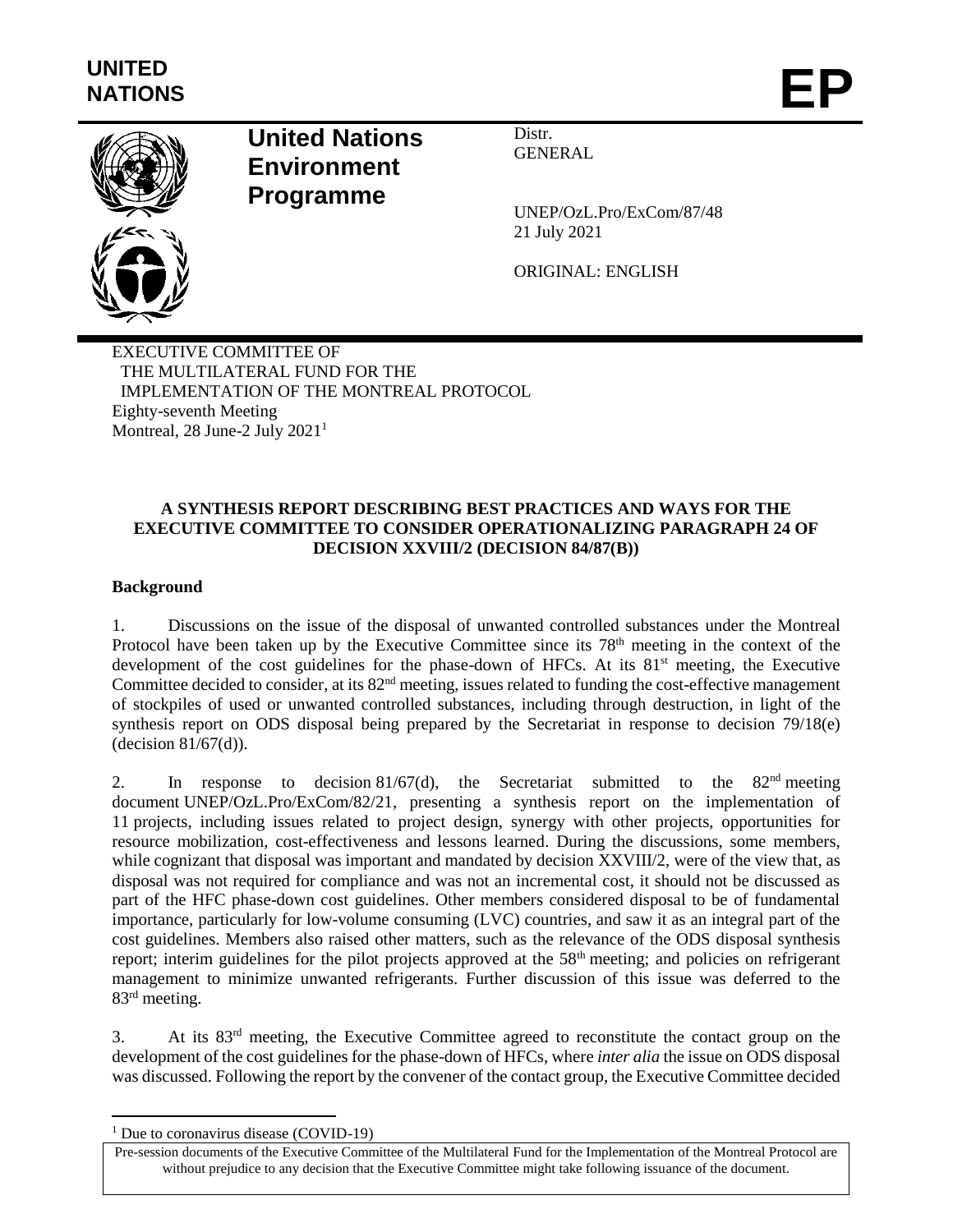that the matter of disposal of controlled substances would be considered at the 84<sup>th</sup> meeting, in light of the final report on the evaluation of pilot demonstration projects on ODS disposal and destruction to be submitted by the Senior Monitoring and Evaluation Officer (SMEO) (decision 83/65(c)).

4. At its 84<sup>th</sup> meeting, under agenda item 6 on Evaluation, the Executive Committee considered the final report on the evaluation of the pilot demonstration projects on ODS disposal and destruction<sup>2</sup> submitted by the SMEO. In the ensuing discussion, there was general appreciation of the outcomes of the evaluation, which highlighted the various legal, logistical and policy challenges related to ODS disposal and destruction and provided replicable lessons that would assist countries in developing plans in that area. Comments made by members included remarks on the complexity of ODS management; that the choices countries made in the management of ODS stockpiles and the selection of disposal strategies depended on the economies of scale available; that prioritization of prevention of waste was the most cost-effective option for waste management; whether the lessons learned might be widely applicable to other ODS disposal projects given the small sample of projects; whether further information on cost effectiveness would be useful, in the light of the discrepancy in the projects reviewed between the amounts of ODS targeted for destruction and the actual amounts destroyed; and that greater attention should be given to quantifying the level of financing needed to develop inventories, with particular consideration given to the needs of LVC countries.

5. Further to the discussion, the Committee noted the final report on the evaluation of the pilot demonstration projects on ODS disposal and destruction,<sup>3</sup> and invited bilateral and implementing agencies to apply, when appropriate, the lessons learned on the basis of the key findings (decision 84/9).

6. Also, at its  $84<sup>th</sup>$  meeting, under agenda item 13(a) on the Development of the cost guidelines for the phase-down of HFCs in Article 5 countries: Draft criteria for funding,<sup>4</sup> the Executive Committee reconvened the contact group where the issue of disposal of unwanted controlled substances in line with paragraph 24 of decision XXVIII/2<sup>5</sup> was discussed. Following the report of the convener of the contact group, the Executive Committee decided, *inter alia*, to request the Secretariat to prepare for the 85<sup>th</sup> meeting<sup>6</sup> a synthesis report describing best practices and ways for the Executive Committee to consider operationalizing paragraph 24 of decision XXVIII/2, taking into account:

- (a) The final report on the evaluation of the pilot demonstration projects on ODS disposal and destruction contained in document UNEP/OzL.Pro/ExCom/84/11, and the synthesis report on pilot ODS disposal projects contained in document UNEP/OzL.Pro/ExCom/82/21;
- (b) Other relevant projects implemented in HCFC phase-out management plans (HPMPs);
- (c) Lessons learned from existing infrastructure and policies that could be used to establish the cost-effective management of stockpiles of used or unwanted controlled substances; and

l

<sup>2</sup> UNEP/OzL.Pro/ExCom/84/11

<sup>3</sup> UNEP/OzL.Pro/ExCom/84/11 and Corr.1

<sup>4</sup> UNEP/OzL.Pro/ExCom/84/66

<sup>5</sup> To request the Executive Committee to consider funding the cost-effective management of stockpiles of used or unwanted controlled substances, including destruction.

<sup>&</sup>lt;sup>6</sup> In light of the COVID-19 pandemic, the Executive Committee agreed to postpone its  $85<sup>th</sup>$  meeting, originally scheduled from 25 to 29 May 2020, and to hold it back-to-back with the 86<sup>th</sup> meeting in November 2020. In order to ensure continuity of compliance-related activities in Article 5 countries, and to reduce its workload when convened, the Executive Committee decided to implement an intersessional approval process for projects and activities that were to be submitted to the 85<sup>th</sup> meeting; agenda items that were not considered intersessionally would be included in the agenda of the 86<sup>th</sup> meeting. Given the evolution of the pandemic, the Executive Committee further deferred both meetings.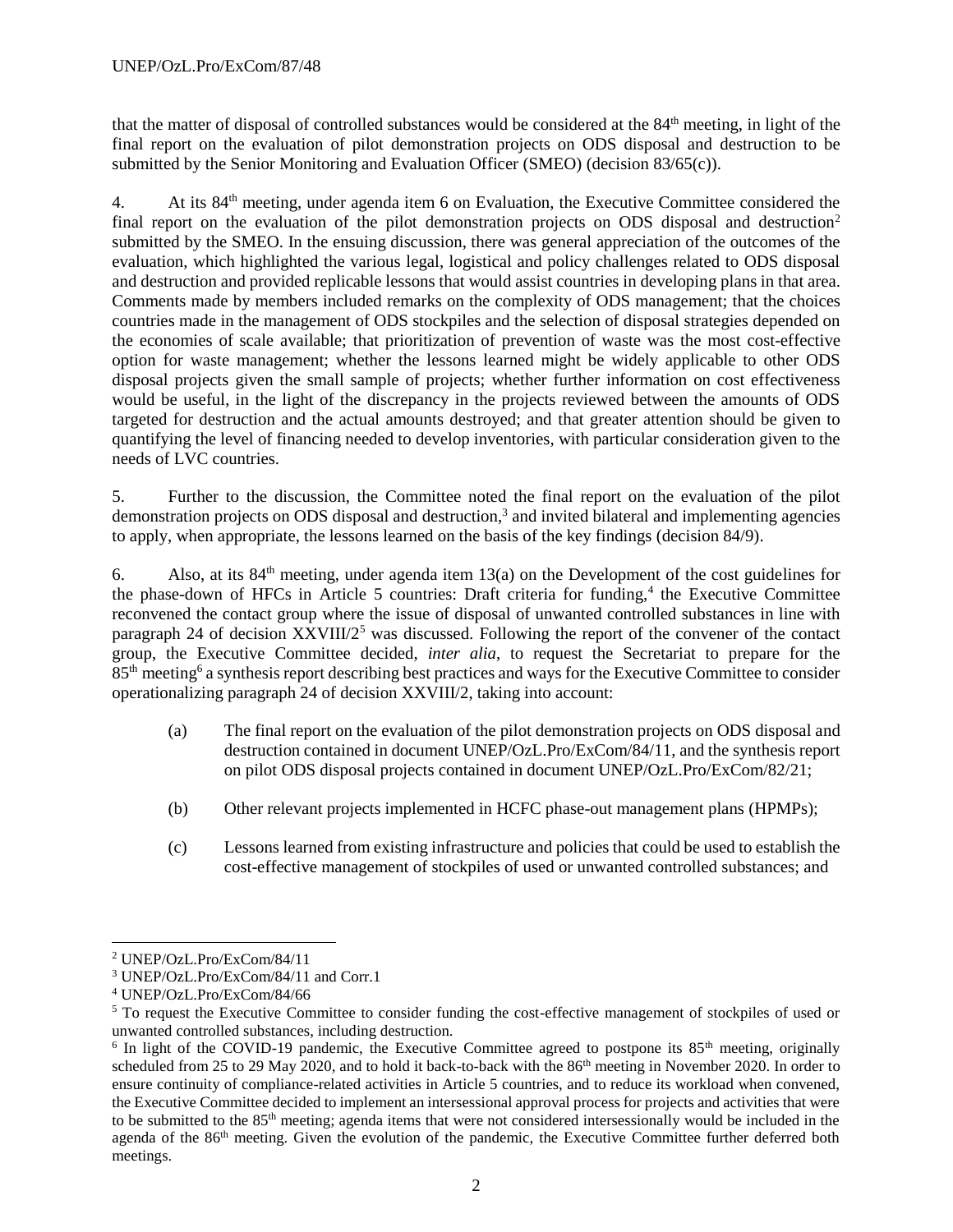(d) External funding opportunities and existing disposal programmes and partnerships (decision 84/87(b)).

## Structure of the document

7. In response to decision 84/87(b) the Secretariat has prepared the present document.<sup>7</sup>

8. The objective of the document is to provide guidance for the cost-effective management of stockpiles of used or unwanted ODS and other controlled substances,<sup>8</sup> taking into account policies and regulatory best practices, issues related to synergy with other projects, opportunities for resource mobilization, and funding modalities.

9. During its preparation, the Secretariat took into account the information (including the analysis and lessons learnt) contained in the report of the evaluation of the pilot demonstration projects on ODS disposal and destruction, and the synthesis report on pilot ODS disposal projects that would be applicable for all controlled substances taking particular note of the related opportunities for the disposal of controlled substances under the management and disposal of electronic and electrical waste; and reviewed those HCFC phase-out management plans (HPMPs) that had included some elements of disposal of controlled substances in their overall strategy.

10. Noting that in most Article 5 countries consideration of waste controlled substances has been closely linked with the refrigeration servicing sector, particularly the recovery and recycling programmes under the Multilateral Fund, the Secretariat also took into account information contained in the Preliminary document on all aspects related to the refrigeration servicing sector that support the HFC phase-down (decision  $80/76(c)$ ),<sup>9</sup> and in the Analysis of the level and modalities of funding for the HFC phase-down in the refrigeration servicing sector requested by decisions  $83/65$ (b) and  $84/86$ (b)(ii)).<sup>10</sup>

11. This document consists of the following sections:

- (a) Analysis of lessons learned from the pilot ODS disposal projects;
- (b) Elements to be considered for operationalizing paragraph 24 of decision XXVIII/2;
- (c) Options to consider when funding the environmentally sound management of waste of ODS and other controlled substances; and
- (d) Recommendations.

12. The document also contains an Annex providing a country-by-country overview of the completed pilot ODS disposal projects.

l

<sup>&</sup>lt;sup>7</sup> The present document was submitted to the  $86<sup>th</sup>$  meeting; consideration of the document was deferred to the 87<sup>th</sup> meeting in accordance with the agreed procedures for conducting the 86<sup>th</sup> meetings in light of the COVID-19 pandemic.

<sup>8</sup> Under the Montreal Protocol, ozone-depleting substances (ODSs) are controlled substances except for HFCs that became controlled substances once the Kigali Amendment entered into force. Accordingly, the term "controlled substances" in the present document includes ODSs and HFCs.

<sup>9</sup> UNEP/OzL.Pro/ExCom/82/64

<sup>10</sup> UNEP/OzL.Pro/ExCom/87/47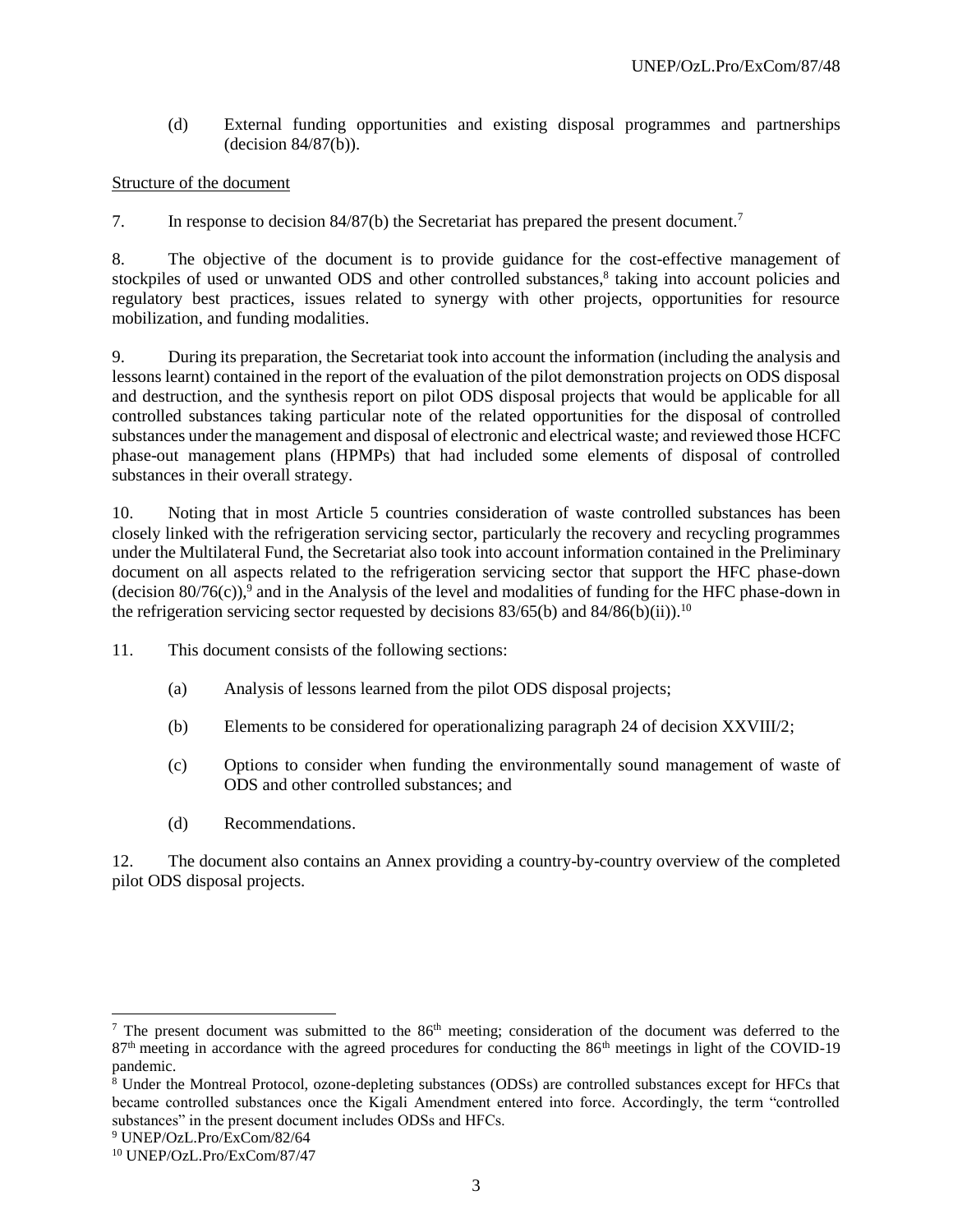l

## **Analysis of the results and lessons learned from the pilot ODS disposal projects**

13. The key lessons learned from the implementation of the ODS disposal projects, as summarized below, should be considered when developing a strategy for the environmentally sound management of waste controlled substances:

- (a) The discrepancies between estimated stocks of unwanted controlled substances, obtained through the national inventories, and the actual amounts destroyed highlighted a lack of waste collection capabilities in the recipient Article 5 countries, especially LVC countries, and demonstrated that activities related to recovery and recycling included in approved national plans for the servicing sector require further guidance;
- (b) Systematic collection of ODS waste results from coordinated and synchronized efforts between appliance/equipment replacement and recovery-and-recycling programmes, including incentives to encourage collection require regulatory support to be successful;
- (c) Awareness of the importance of developing concrete procedures for the management and disposal of ODS waste needs to be raised among waste management operators in the country, whether they are government operated or privately owned;
- (d) The establishment of a sustainable business model entails complex coordination arrangements with various stakeholders and private sector commitment and involvement is necessary in order for these initiatives to be successful. The application of extended producer responsibility in support of the development and implementation of a sustainable business case is important; extended producer responsibility policies worked best with equipment that was manufactured in the country as compared to those that were imported;
- (e) The long-term sustainability of ODS waste management remains a challenge without further involvement and cooperation from collection centres; institutional support including policies for destruction; and integration with hazardous waste management. A strategy for the environmentally sound management of waste controlled substances, within a comprehensive phase-out plan, should be included from inception rather than considering it only at the end; and
- (f) The potential for co-financing was higher in those countries where the environmental management of waste was institutionalized and supported by regulatory and policy measures. However, the low price of carbon credits and the downturn in the carbon markets made it difficult to search for co-financing options that would support the sustainable disposal of waste controlled substances during the implementation of the pilot ODS disposal projects between 2012-2016.

14. Environmentally-sound management of waste controlled substances supported through policies that included the role of waste prevention was particularly important in Article 5 countries generating small quantities of waste refrigerants. For example, having an operational and well-established recovery and recycling<sup>11</sup> (reclamation where possible) scheme, in conjunction with disposal and destruction activities of controlled substances led to better outcomes.

 $<sup>11</sup>$  Recycling refers to the re-use of a recovered controlled substance following a basic cleaning process such as filtering</sup> and drying. For refrigerants, recycling normally involves recharge back into equipment which it often occurs "onsite".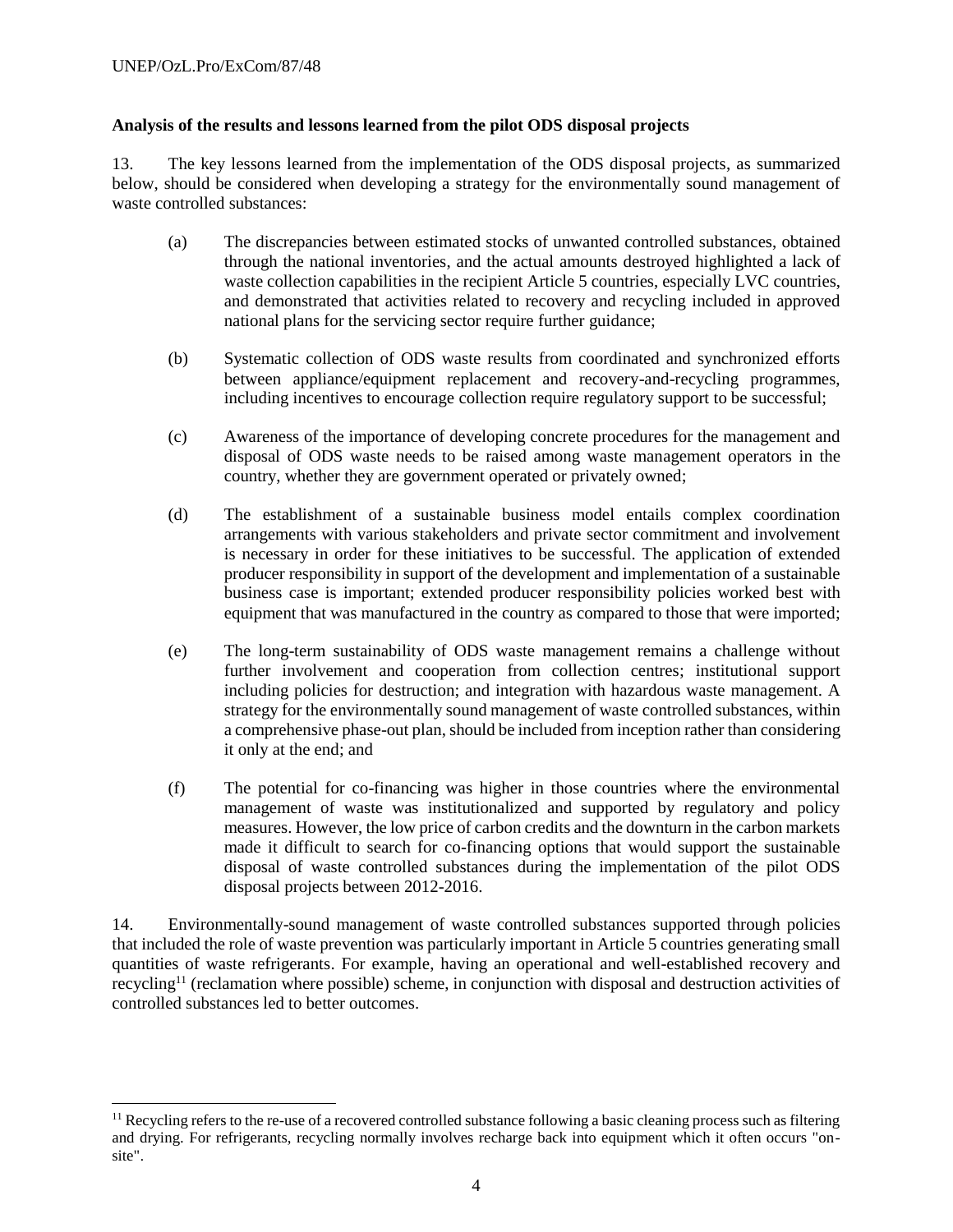## **Elements needed to operationalise paragraph 24 of decision XXVIII/2**

15. The analysis of the ODS disposal pilot projects, the findings of the synthesis report on pilot ODS disposal projects, and the final report on the evaluation of the pilot demonstration projects on ODS disposal and destruction, demonstrated that in many Article 5 countries the management of used/unwanted controlled substances is still in an early stage of development, despite the assistance provided from the Multilateral Fund. While recovery/recycling (and reclamation in a few countries) practices are being implemented under the refrigeration servicing sector in some counties, approaches for institutionalized collection, reclamation, storage and final disposal (including destruction) of unwanted controlled substances remain to be established.

16. The majority of activities being implemented in the refrigeration servicing sector as part of the HPMPs for Article 5 countries, provide opportunities to consider integrating cost-effective management of waste controlled substances into the national hazardous waste strategies. It is relevant that under refrigeration servicing sector plans, Article 5 countries:

- (a) Develop an approach that would ensure that refrigerant recovery, recycling and reclamation (where possible) programmes are an entry point in designing collection sites to support a waste management strategy;
- (b) Establish a regulatory framework which *inter alia* prohibits the venting of controlled substances during installation, operation, servicing, and decommissioning of refrigeration and air-conditioning equipment and encourages the reuse of the controlled substances collected, when technically feasible and economically viable; considers economic incentives for the return of waste controlled substances; and takes into consideration international conventions on the movement of such hazardous waste;<sup>12</sup>
- (c) Identify the equipment and logistics needed for the management of unwanted controlled substances, and include these needs in the overall approach; and
- (d) Develop business plans for the establishment of recovery, recycling and reclamation schemes for controlled substances, and for the final disposal, including destruction,<sup>13</sup> of waste controlled substances, identifying who will bear financial responsibility and what will be the possible options.

17. The integrated approach for activities in the refrigeration servicing sector is discussed in the document on Potential strategies, policy measures and commitments, as well as projects and activities that could be integrated within stage I of HFC phase-down plans for Article 5 countries (decision 84/54(b)).<sup>14</sup> Including a strategy for the environmentally sound management of waste controlled substances supports this proposal and will ensure that all aspects of the management of refrigerants until their disposal, are fully considered.

l

<sup>&</sup>lt;sup>12</sup> The Basel Convention on the Control of Transboundary Movements of Hazardous Wastes and Their Disposal; Bamako Convention on the Ban of the Import into Africa and the Control of Transboundary Movement of Hazardous Wastes within Africa; Waigani Convention: Convention to Ban the Importation into Forum Island Countries of Hazardous and Radioactive Wastes and to Control the Transboundary Movement and Management of Hazardous Wastes within the South Pacific Region.

<sup>&</sup>lt;sup>13</sup> Article 5 countries that have cement kilns that may be used for the destruction of unwanted controlled substances, adjustments to the kiln may be required to achieve the destruction standards agreed by the Parties to the Montreal Protocol.

<sup>14</sup> UNEP/OzL.Pro/ExCom/87/45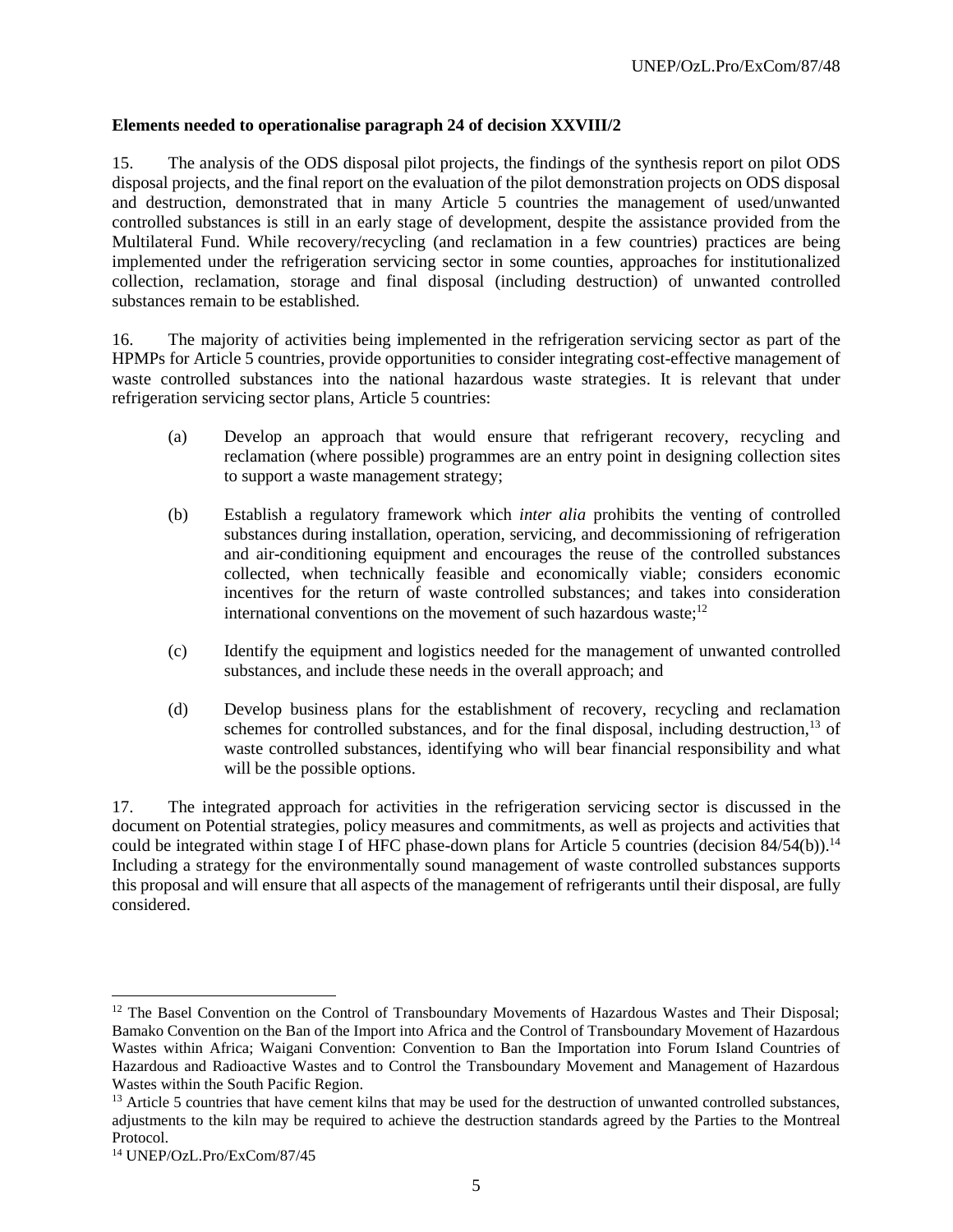l

# **Options to consider funding the environmentally sound management of waste controlled substances**

18. This section intends to examine potential cost-effective approaches to funding sound management of waste controlled substances, based on the lessons learned from the funded ODS disposal demonstration projects.

# Inventories of banks of controlled substances

19. The discrepancies in the estimated amounts of waste controlled substances in the project proposals and the actual amounts that were collected and destroyed, were due to a limited understanding on where the waste substances were stored and how they could be collected. To avoid similar situations, a priority activity would be to carry out an inventory of banks of controlled substances,<sup>15</sup> establishing their locations, estimating the amounts contained in the banks and identifying feasible actions required for their sound management. It is also important to assess the sectors where controlled substances are used to determine the scope of the problem (e.g., refrigerants charged and insulation foam in refrigeration equipment to be disposed off) and the sectors to be targeted in a cost-effective manner, as not all activities may be financially viable in all sectors.

20. Once the inventory of banks is completed, the activities and policy requirements needed to manage the waste controlled substances (i.e., domestically destroyed or exported for destruction) could be identified, designed and costed. Where export of waste controlled substances is economically viable, countries would need to consider national and international regulations on exporting these wastes.

# Development of strategies for environmentally sound management of waste controlled substances

21. It is important for countries to consider prevailing circumstances and capacities prior to engaging in the management of waste controlled substances. Once the inventories of banks of controlled substances have been completed and assessed, it would be necessary to establish the supporting regulatory framework; the required recovery/recycling/reclamation facilities; a description of activities for decommissioning refrigeration equipment, including the collection of waste controlled substances (i.e., refrigerants and insulation foams) and recycled components (e.g., compressors, motors, electronics, metal scrap, oil); and a description of potential destruction facilities, if available, capable of destroying waste controlled substances with the destruction efficiencies established by the Parties to the Montreal Protocol.

## Integration of waste controlled substances into national hazardous waste programmes

22. In most Article 5 countries, waste controlled substances should be considered under the overall hazardous waste programme of the country concerned. However, as controlled substances are regulated under the Montreal Protocol and phased out with financial support from the Multilateral Fund, in most countries the domestic policies on hazardous wastes do not regulate the substances under the Montreal Protocol.

23. The pilot ODS disposal projects that showed the potential for long-term sustainability were those implemented in conjunction with national hazardous waste management and energy efficiency programmes along with phase-out activities for controlled substances under the Montreal Protocol. Therefore, disposal of waste controlled substances should be considered comprehensively in relation to other relevant national programmes that may already be in place.

<sup>&</sup>lt;sup>15</sup> The report on Safeguarding the Ozone Layer and the Global Climate System (Intergovernmental Panel on Climate Change (IPCC)/Technology and Economic Assessment Panel (TEAP) 2005, defines ODS banks as the total amount of substances contained in existing equipment, chemical stockpiles, foams and other products not yet released to the atmosphere.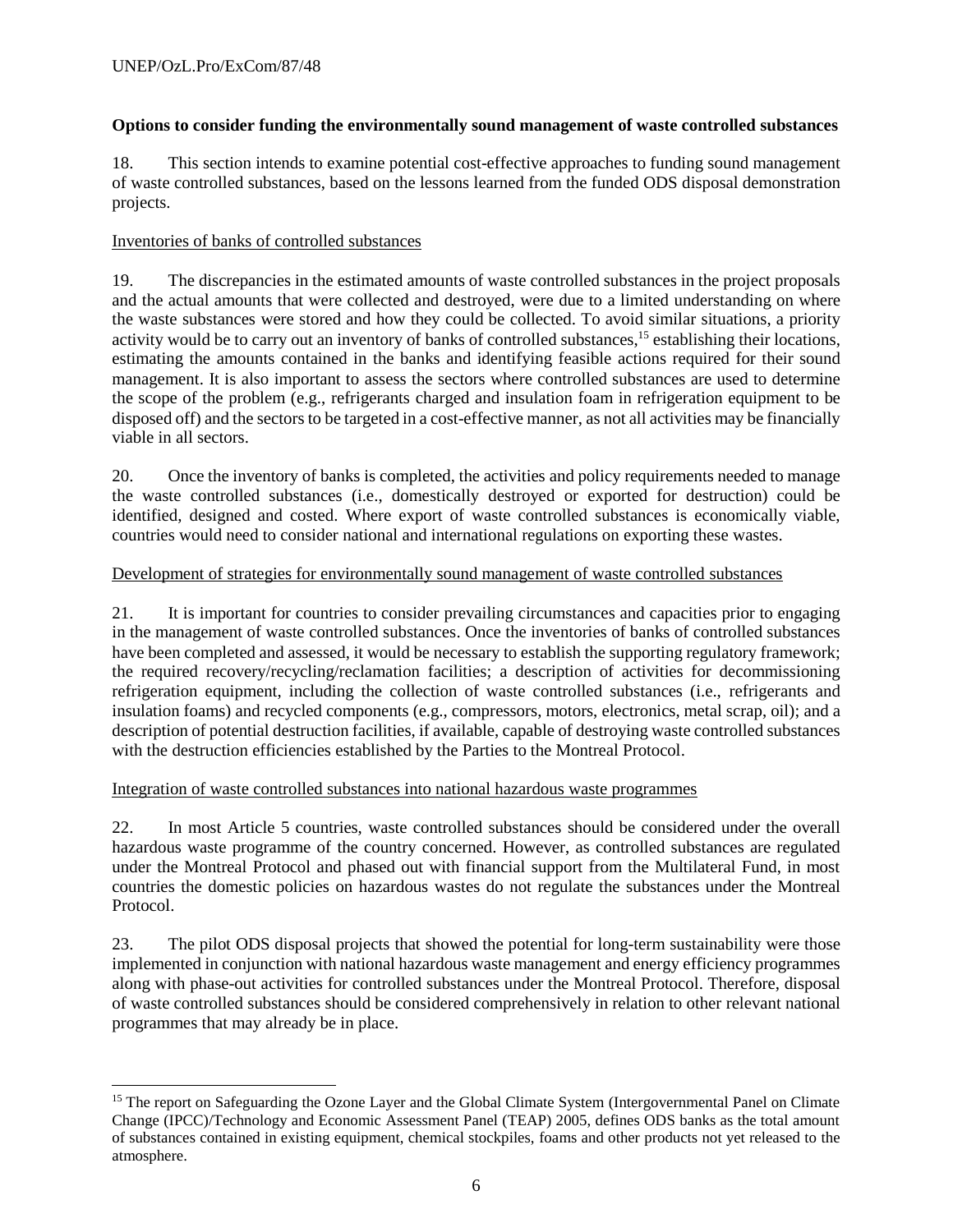## Development of a business model and co-financing for the management of waste controlled substances

24. A key parameter to the sustainable management of waste controlled substances, is the development of a robust business model within the refrigeration servicing sector plan, and should consider, *inter alia*:

- (a) Establishing the regulatory framework to ban intentional venting of controlled substance during operation, servicing and decommissioning of refrigeration and air-conditioning equipment; and to require mandatory leak checking for larger equipment (e.g., above 3 kg of refrigerant) and mandatory recovery of substances from containers and equipment at their end-of life;
- (b) Establishing extended producer responsibility approaches within the national regulatory and policy frameworks for electronic waste management;
- (c) Developing a financing scheme for example through refrigeration associations, fees for importers/users of refrigerants, tax incentives to encourage better maintenance practices of refrigeration equipment, fees for the disposal of refrigeration equipment at the end of their life, and special subsidies for the collection and disposal of waste controlled substances in line with domestic regulation for handling hazardous wastes;
- (d) Identifying potential external funding opportunities for the management of waste controlled substances;
- (e) Encouraging the participation of the private sector to manage the collection and disposal of discarded refrigeration equipment, including the cost-effective removal of waste controlled substances; and
- (f) Identifying existing facilities (i.e., waste incinerators, cement kiln or waste aggregators) for the destruction of waste controlled substances, or assessing the establishment of mobile small-size facilities that could destroy small quantities of waste.

#### **Recommendations**

- 25. The Executive Committee may wish:
	- (a) To note the synthesis report describing best practices and ways for the Executive Committee to consider operationalizing paragraph 24 of decision XXVIII/2, contained in document UNEP/OzL.Pro/ExCom/87/48;
	- (b) To request bilateral and implementing agencies to assist those Article 5 countries that wish to develop a strategy for the environmentally sound management of waste controlled substances to incorporate it into their refrigeration servicing sector plans under current implementation; and
	- (c) To continue deliberations on operationalizing paragraph 24 of decision XXVIII/2 in the context of the discussion of the cost guidelines for the phase-down of HFCs in Article 5 countries in light of document UNEP/OzL.Pro/ExCom/87/44.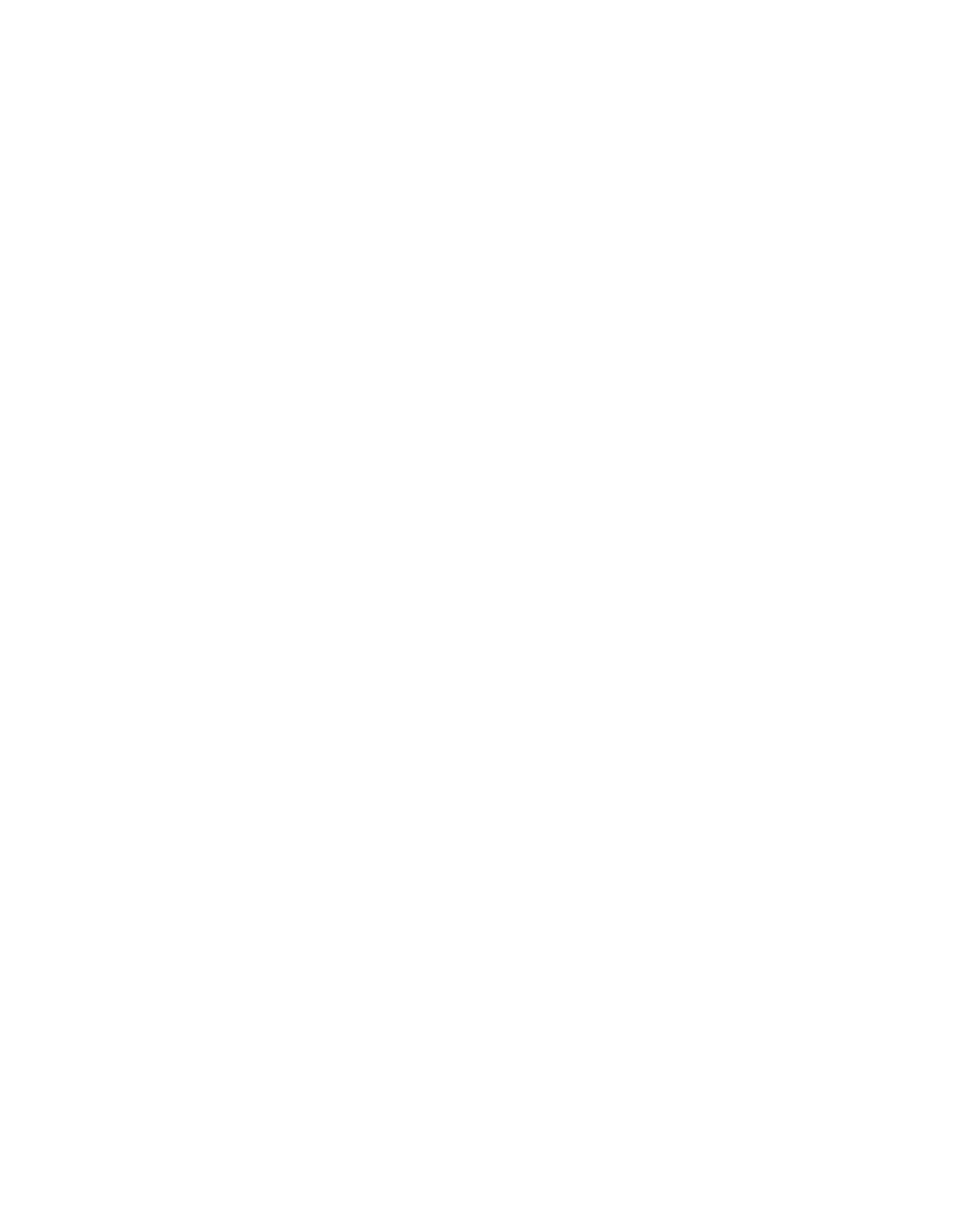## **Annex I**

#### **OVERVIEW OF THE PILOT ODS DISPOSAL PROJECTS**

1. At its  $57<sup>th</sup>$  meeting, the Executive Committee decided to look at pilot ODS disposal projects that would respond to decision XX/7<sup>1</sup> of the Meeting of the Parties that specified that pilot projects could cover the collection, transportation, storage and destruction of ODS, with a focus on assembled stocks with high global warming potential (GWP) in a representative sample of regionally diverse Article 5 countries. The decision also postulated that ODS disposal demonstration projects should be feasible and include methods of leveraging co-funding (decision 57/6).

2. At its 58<sup>th</sup> meeting, the Executive Committee adopted interim guidelines for the funding of demonstration projects for the disposal of ODS (decision 58/19). Funding for the preparation of ODS destruction pilot project proposals had been approved since the 54th meeting. Subsequently, at its 63<sup>rd</sup> meeting, the Executive Committee decided to set a window for ODS destruction for low-volumeconsuming (LVC) countries, pursuant to decision XXI/2 (decision  $63/5(c)^2$ ).

3. Between the  $54<sup>th</sup>$  to the  $73<sup>rd</sup>$  meetings, the Executive Committee approved 16 project preparation funding that resulted in fully developed pilot demonstration projects for ODS waste management and disposal in 11 countries, two regional projects and one for technical assistance with a total funding of US \$11,528,052. These included two regional ODS disposal demonstration projects, for Asia and the Pacific (ASP), and for Europe and Central Asia (ECA). The preparation funding provided for one country and one region did not result in complete projects and were cancelled.<sup>3</sup> In addition, the Executive Committee approved three technical assistance programmes (i.e., Nepal, regional strategy for Africa<sup>4</sup> and a global project<sup>5</sup>), resulting in a total of 12 projects approved, as shown in Table 1. These projects were approved in line with decision 58/19, interim guidelines for ODS waste disposal projects.

| Country                                                                   | <b>Region</b>        | Agency       | <b>Meeting</b> | Funds (US \$) |  |  |
|---------------------------------------------------------------------------|----------------------|--------------|----------------|---------------|--|--|
| Approvals for project preparation for ODS disposal demonstration projects |                      |              |                |               |  |  |
| Algeria                                                                   | Africa               | <b>UNIDO</b> | 59             | 85,000        |  |  |
| Region: ASP                                                               | Asia and the Pacific | Japan        | 54             | 30,000        |  |  |
| <b>Brazil</b>                                                             | Latin America        | <b>UNDP</b>  | .57            | 40,000        |  |  |
| Colombia                                                                  | Latin America        | <b>UNDP</b>  | 59             | 40,000        |  |  |
| China                                                                     | South Asia           | <b>UNIDO</b> | 59             | 85,000        |  |  |

**Table 1. Pilot ODS disposal projects approved**

 $\overline{a}$ <sup>1</sup> To request the Executive Committee to consider as a matter of urgency commencing pilot projects that may cover the collection, transport, storage and destruction of ozone-depleting substances. As an initial priority, the Committee might consider projects with a focus on assembled stocks of ODS with high net GWP, in a representative sample of regionally diverse Article 5 countries. This initial priority would not preclude the initiation of other types of pilot projects, including on halons and CTC, should these have an important demonstration value. In addition to protecting the ozone layer, these projects will seek to generate practical data and experience on management and financing modalities, achieve climate benefits, and would explore opportunities to leverage co-financing; and to note that any project implemented pursuant to the present decision when applicable should be done in conformity with national, regional, and/or international requirements, such as those mandated by the Basel Convention and Rotterdam Convention.

<sup>2</sup> To set a window for ODS destruction for low-volume-consuming countries, pursuant to decision XXI/2 of the Twenty-first Meeting of the Parties, amounting to US \$3 million;

<sup>3</sup> India, and the regional project for Asia and the Pacific submitted by Japan.

<sup>4</sup> The strategy for disposal and destruction of ODS for five countries (Central African countries (Burundi, Cameroon, Central African Republic, Congo and Guinea) was submitted without project preparation funding. It proposed to develop a regional strategy for LVC countries to address unwanted ODS stockpiles. However, due to difficulties in implementation, the project was cancelled.

<sup>5</sup> The global project for the World Bank was a study designed to explore opportunities for financing ODS destruction; it was approved outside the guidelines for ODS disposal projects and was not included in the synthesis report.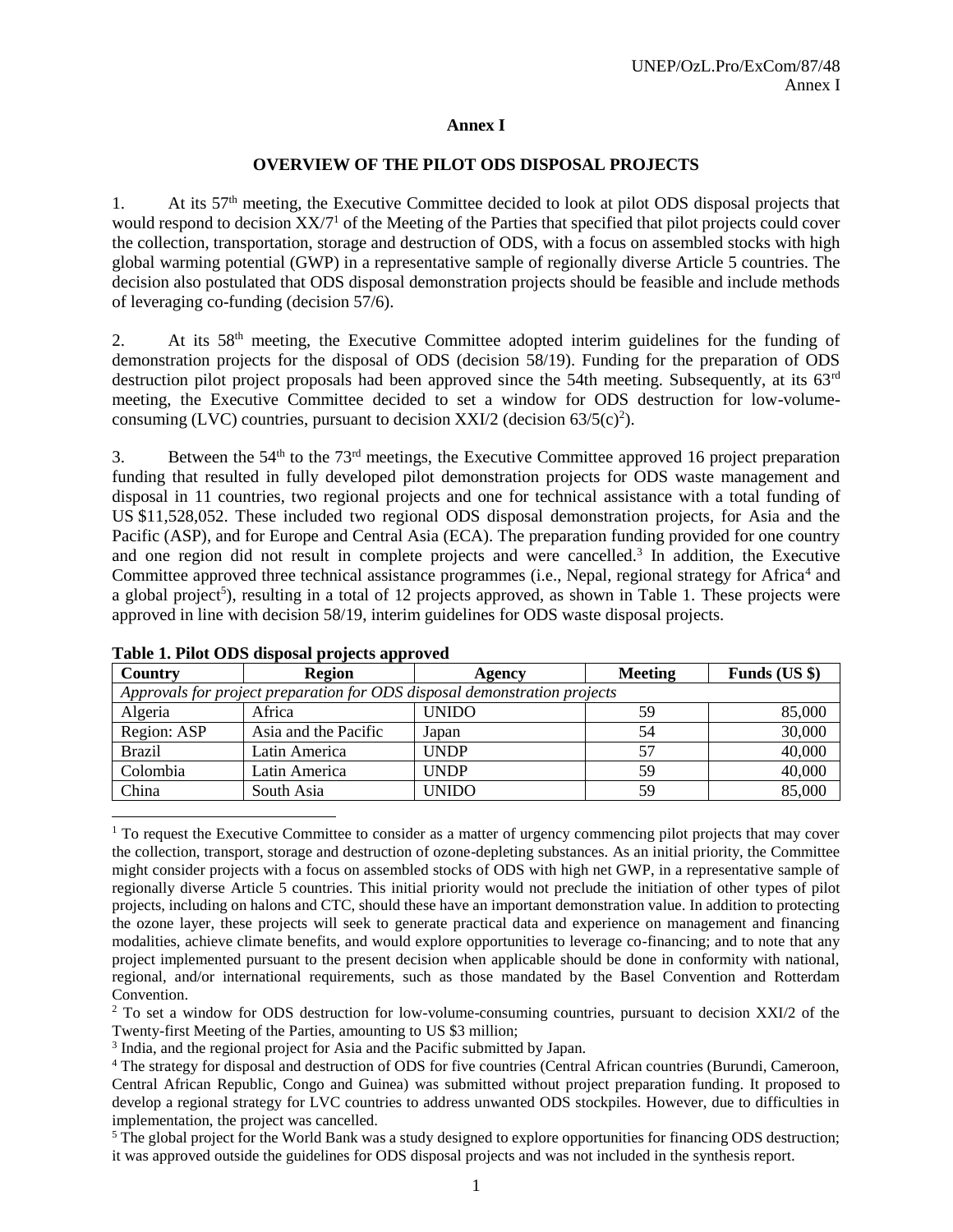## UNEP/OzL.Pro/ExCom/87/48 Annex I

| Country                                                         | <b>Region</b>   | <b>Agency</b>  | <b>Meeting</b>  | Funds (US \$) |  |
|-----------------------------------------------------------------|-----------------|----------------|-----------------|---------------|--|
| Cuba                                                            | Caribbean       | <b>UNDP</b>    | 59              | 40,000        |  |
| Region: EUR                                                     | Europe          | Czech Republic | $\overline{65}$ | 35,000        |  |
|                                                                 |                 | <b>UNIDO</b>   | 65              | 35,000        |  |
| Georgia                                                         | Europe          | <b>UNDP</b>    | $\overline{65}$ | 30,000        |  |
| Ghana                                                           | Africa          | <b>UNDP</b>    | 65              | 30,000        |  |
| Indonesia                                                       | South East Asia | <b>IBRD</b>    | 64              | 50,000        |  |
| India                                                           | South Asia      | <b>UNDP</b>    | $\overline{57}$ | 80,000        |  |
| Lebanon                                                         | West Asia       | <b>UNIDO</b>   | 57              | 85,000        |  |
| Mexico                                                          | Latin America   | <b>UNIDO</b>   | $\overline{61}$ | 50,000        |  |
|                                                                 |                 | <b>IBRD</b>    | 61              | 50,000        |  |
| Nigeria                                                         | Africa          | <b>UNIDO</b>   | $\overline{57}$ | 60,000        |  |
| Philippines (the)                                               | South East Asia | <b>IBRD</b>    | $\overline{58}$ | 50,000        |  |
| Turkey                                                          | Europe          | <b>UNIDO</b>   | 60              | 60,000        |  |
| Approvals for ODS disposal demonstration project implementation |                 |                |                 |               |  |
| Region: AFR*                                                    | Africa          | France         | 68              | 80,000        |  |
| Algeria                                                         | Africa          | France         | $\overline{72}$ | 250,000       |  |
|                                                                 |                 | <b>UNIDO</b>   | $\overline{72}$ | 375,059       |  |
| <b>Brazil</b>                                                   | Latin America   | <b>UNDP</b>    | $\overline{72}$ | 1,490,600     |  |
| Colombia                                                        | Latin America   | <b>UNDP</b>    | 66              | 1,195,000     |  |
| China                                                           | South Asia      | <b>UNIDO</b>   | $\overline{67}$ | 1,227,885     |  |
|                                                                 |                 | Japan          | 67              | 900,000       |  |
| Cuba                                                            | Caribbean       | <b>UNDP</b>    | 62              | 525,200       |  |
| Region: EUR                                                     | Europe          | <b>UNEP</b>    | 69              | 75,000        |  |
|                                                                 |                 | <b>UNIDO</b>   | 69              | 274,480       |  |
| Georgia                                                         | Europe          | <b>UNDP</b>    | 69              | 55,264        |  |
| $\overline{G}$ hana                                             | Africa          | <b>UNDP</b>    | 63              | 198,000       |  |
| Global*                                                         | Global          | <b>IBRD</b>    | $\overline{55}$ | 250,000       |  |
| Lebanon                                                         | West Asia       | <b>UNIDO</b>   | $\overline{73}$ | 123,475       |  |
| Mexico                                                          | Latin America   | <b>UNIDO</b>   | $\overline{63}$ | 927,915       |  |
|                                                                 |                 | France         | 63              | 500,000       |  |
| Nepal*                                                          | South Asia      | <b>UNEP</b>    | 59              | 157,200       |  |
| Nigeria                                                         | Africa          | <b>UNIDO</b>   | $\overline{67}$ | 911,724       |  |
| Turkey                                                          | Europe          | <b>UNIDO</b>   | 66              | 1,076,250     |  |
| <b>Total</b>                                                    |                 |                |                 | 11,528,052    |  |

\*Technical assistance

l

4. A final report was expected for each project that should cover the amounts of the different ODS collected, transported, stored and destroyed, as well as financial, managerial and co-funding arrangements, and any other issues relevant to the project implementation. Based on the draft guidelines, the Secretariat reviewed the projects, and reported to the Executive Committee at its  $64^{\text{th}}$  meeting<sup>6</sup> and  $70^{\text{th}}$  meeting.<sup>7</sup>

- 5. The following challenges on project implementation were observed:
	- (a) For project preparation, on average, it took between nine to 40 months before the final projects were submitted for consideration of the Executive Committee, and between five to 72 months for the projects to be completed and final reports submitted;
	- (b) The information that needed to be included in the proposals was not easy to obtain;

<sup>6</sup> UNEP/OzL.Pro/ExCom/64/49 Report on the experience gained in the implementation of the disposal projects (decision 58/10)

<sup>7</sup> UNEP/OzL.Pro/ExCom/70/54 Report on progress and experiences gained in demonstration projects for the disposal of ODS (decision 64/50)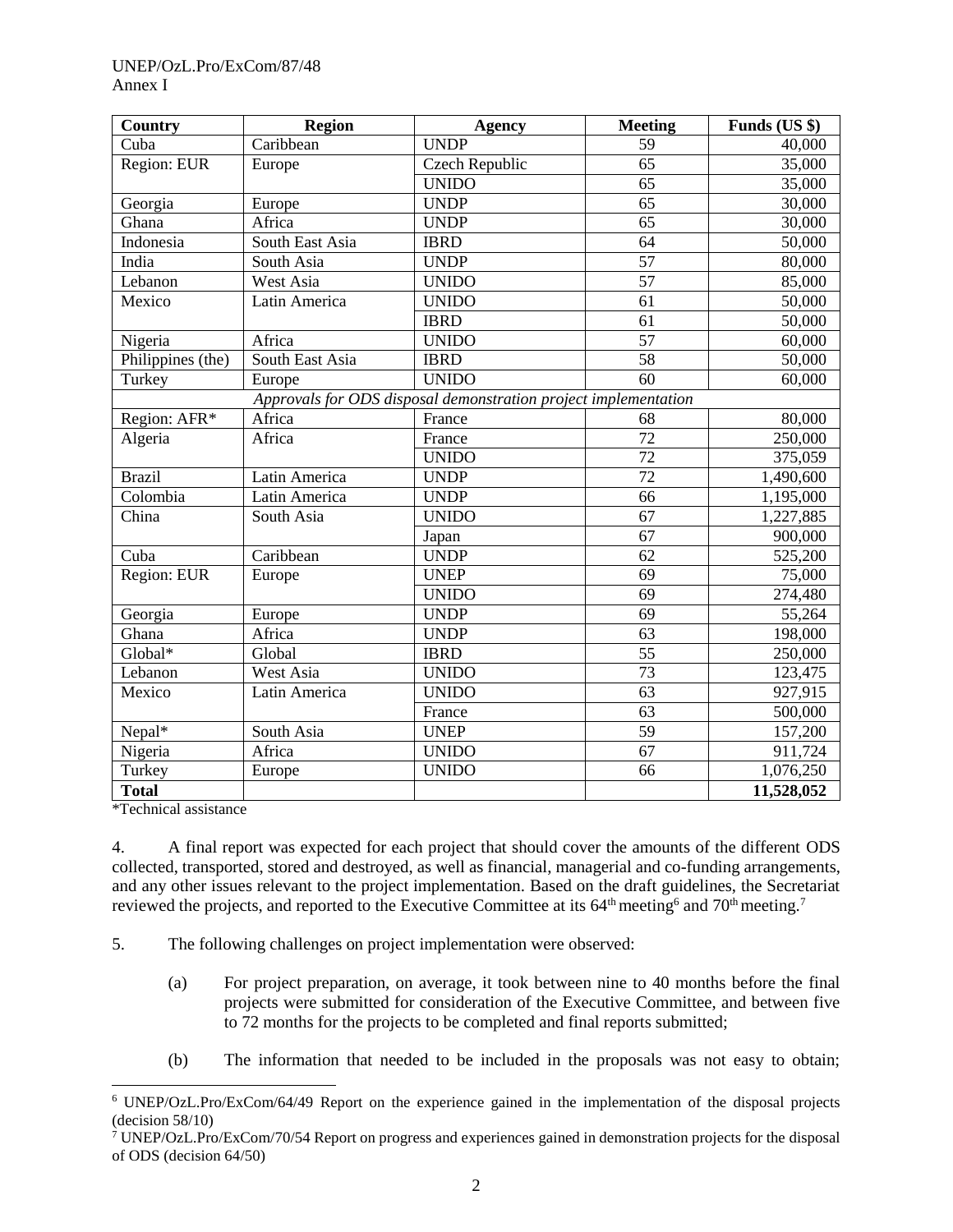frequently, it was cited as the reason for the delays in submitting the project for funding. Specifically:

- (i) Difficulties were encountered in examining the national policy and regulatory infrastructure in place, and to link the potential project with existing similar initiatives for chemical waste management to develop synergies for the projects;
- (ii) Identifying sources of co-financing the project and developing the business model, and in some cases, the downturn in the carbon markets made this an unsustainable source of co-financing;
- (c) Delays were experienced in getting agreement with the country with respect to the approach for ODS disposal;
- (d) The survey and aggregation of already collected ODS took longer than expected; and
- (e) Some countries gave priority to completing HPMPs both during project preparation and implementation of the ODS disposal projects.

## **Lessons learned from pilot ODS disposal projects**

6. The synthesis report presented in document 82/21 gave a detailed analysis of only nine out of the 13 approved pilot projects on ODS disposal, and two studies for the establishment of a private-public financing system for disposal of ODS, for which final reports were received by the Secretariat as listed in table 2.

| Country               | <b>Project</b>                                                                              |  |
|-----------------------|---------------------------------------------------------------------------------------------|--|
| China                 | Pilot demonstration project on ODS waste management and disposal                            |  |
| Colombia              | Demonstration project on end of life ODS management and destruction                         |  |
| Georgia               | Pilot demonstration project on ODS waste management and disposal                            |  |
| Ghana                 | Pilot demonstration project on ODS waste management and disposal                            |  |
| Indonesia*            | Project preparation for a pilot demonstration project for ODS waste management and disposal |  |
| Mexico                | Demonstration project for disposal of unwanted ODS                                          |  |
| Nepal                 | Demonstration project for disposal of unwanted ODS                                          |  |
| Nigeria               | Demonstration project for disposal of unwanted ODS                                          |  |
| Turkey                | Demonstration project for disposal of unwanted ODS                                          |  |
| Philippines (the) $*$ | Project preparation for a pilot demonstration project for ODS waste management and disposal |  |
| Region: EUR           | Demonstration of a regional strategy for ODS waste management and disposal in Europe and    |  |
|                       | Central Asia                                                                                |  |

**Table 2. Completed ODS disposal demonstration projects**

\*Report of a study only.

7. The report summarized the information presented in each report according to the different categories of activities associated with ODS disposal, the approaches used for ODS waste collection, the options used for transport, the destruction methods considered and applied in each project, related policies and regulations, synergies with other projects, and the business models for financial set up of the various approaches used.

8. The report also observed that the cost of destroying ODS waste in Article 5 countries appeared to be substantially higher than in non-Article 5 countries (as shown in Table 3). Based on the differences in destruction costs, and notwithstanding the additional transportation costs required for exporting ODS waste, it appears that in many instances a more cost-effective option for the destruction of ODS waste from Article 5 countries without their own destruction facilities would be to export such waste to non-Article 5 countries for destruction.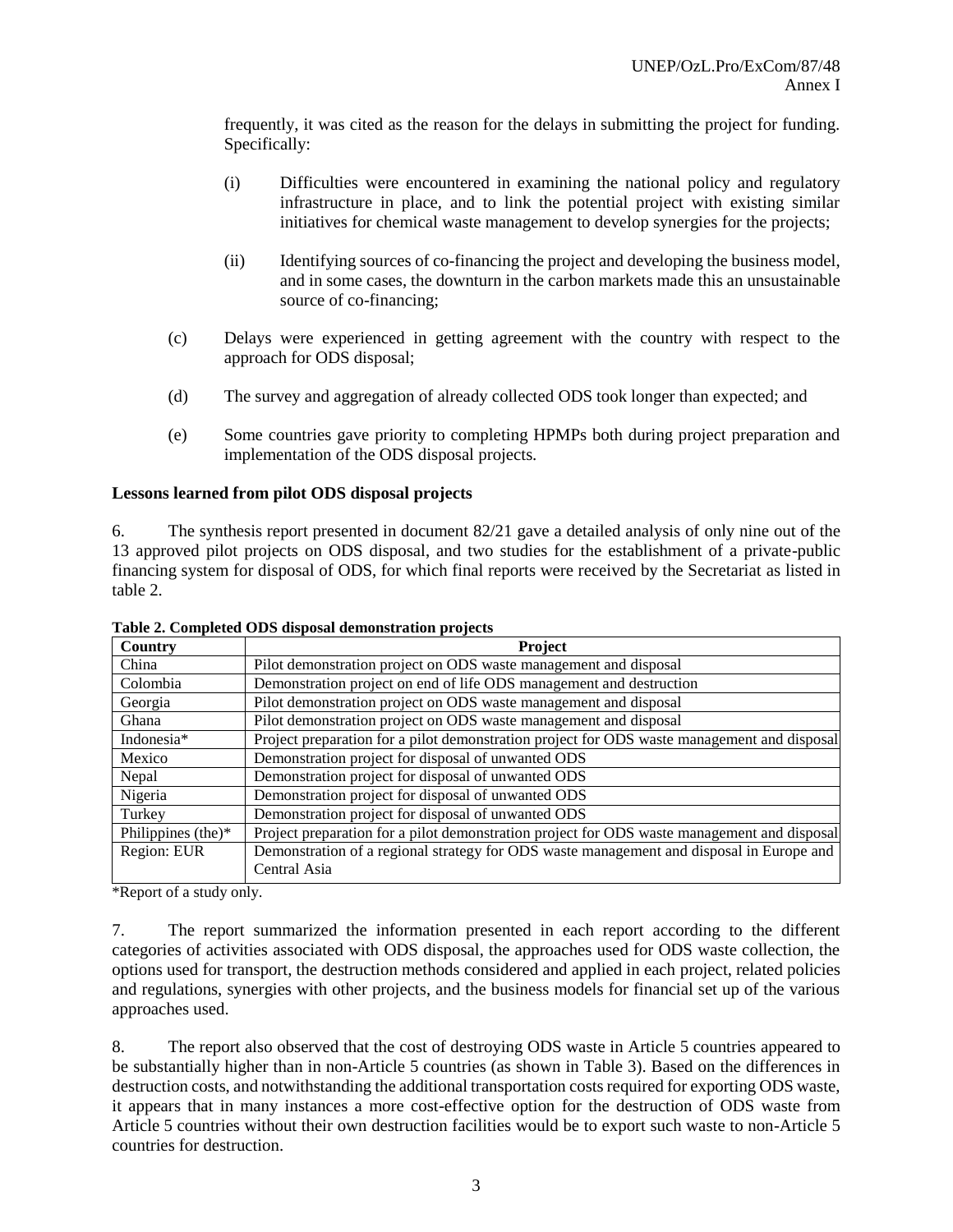| <b>Country</b>      | <b>Destruction method</b>                                 | Cost of destruction (US \$)         |
|---------------------|-----------------------------------------------------------|-------------------------------------|
| China               | Domestic - rotary kiln incineration                       | $8.00 - 12.50$                      |
| Colombia            | Domestic - high temperature incineration (HTI)            | 5.20 (for CFC-11 foam) $a$          |
|                     |                                                           | 5.98 (for liquid CFC-11) $^{\rm a}$ |
|                     |                                                           | 6.20 (for gas CFC-12) <sup>a</sup>  |
| Georgia             | Exported to France – HTI                                  | 5.99 <sup>b</sup>                   |
| Ghana               | Exported to Poland - HTI                                  | No cost for destruction provided    |
| Mexico <sup>c</sup> | Domestic – argon plasma arc                               | 7.50                                |
|                     | Domestic – cement kiln incineration                       | 6.00                                |
| Nigeria             | Domestic – rotary kiln incineration                       | 29.82 <sup>d</sup>                  |
| Region: ECA         | Exported to Germany and Poland – rotary kiln incineration | 1.87 to $2.45^{\circ}$              |
| Turkey              | Exported to Poland – rotary kiln incineration             | 1.87 to $2.45^{\circ}$              |

a Indicative commercial pricing from TECNIAMSA based on test burn results, based on solid foam.

**b** Based on 1.5 mt ODS destroyed, includes transportation abroad and actual destruction including inland and maritime transportation.

 $\epsilon$  Mexico identified the cost of US \$1.4/kg for transport and consolidation of ODS waste within Mexico.

<sup>d</sup> Based on 1.66 mt ODS destroyed, includes transportation costs.

<sup>e</sup> Destruction cost in Euros is 1.64-2.15/kg.

9. The projects also offered a view of the activities necessary for environmentally sound management of ODS waste. The observations from the reports include factors that determine the sustainability of destruction, which are summarized below:

- (a) For LVC countries:
	- (i) More efficient collection, dismantling and recovery of the ODS waste refrigerant lowers transaction and operational costs considerably;
	- (ii) Aggregating waste from nearby countries or regions may be an option to ensure that sufficient quantity is aggregated for cost-effective transportation and destruction, given due consideration to national/regional regulations on hazardous waste movement;
	- (iii) Close coordination among the different stakeholders responsible for all stages of the management of ODS waste, is essential to ensure that all activities are implemented efficiently; and
	- (iv) Public awareness is an important aspect, particularly in cases where it is important for the public to be made aware of the appliance replacement programme to encourage more owners to participate;
- (b) Project design and sustainable business model:
	- (i) Due to the long implementation period of the demonstration projects and the focus on CFCs, additional qualification testing of incineration facilities with other wasted refrigerants (i.e., HCFCs and HFCs) may be necessary to ensure that these can be used for these relevant EOL substances;
	- (ii) Aligning the design of ODS destruction projects to procedures of the voluntary carbon markets could provide an opportunity for sustaining funding for such activities; and
	- (iii) Putting in place a cost-effective and sustainable EPR system based on an industryadministered partnership is necessary to ensure a waste stream that will make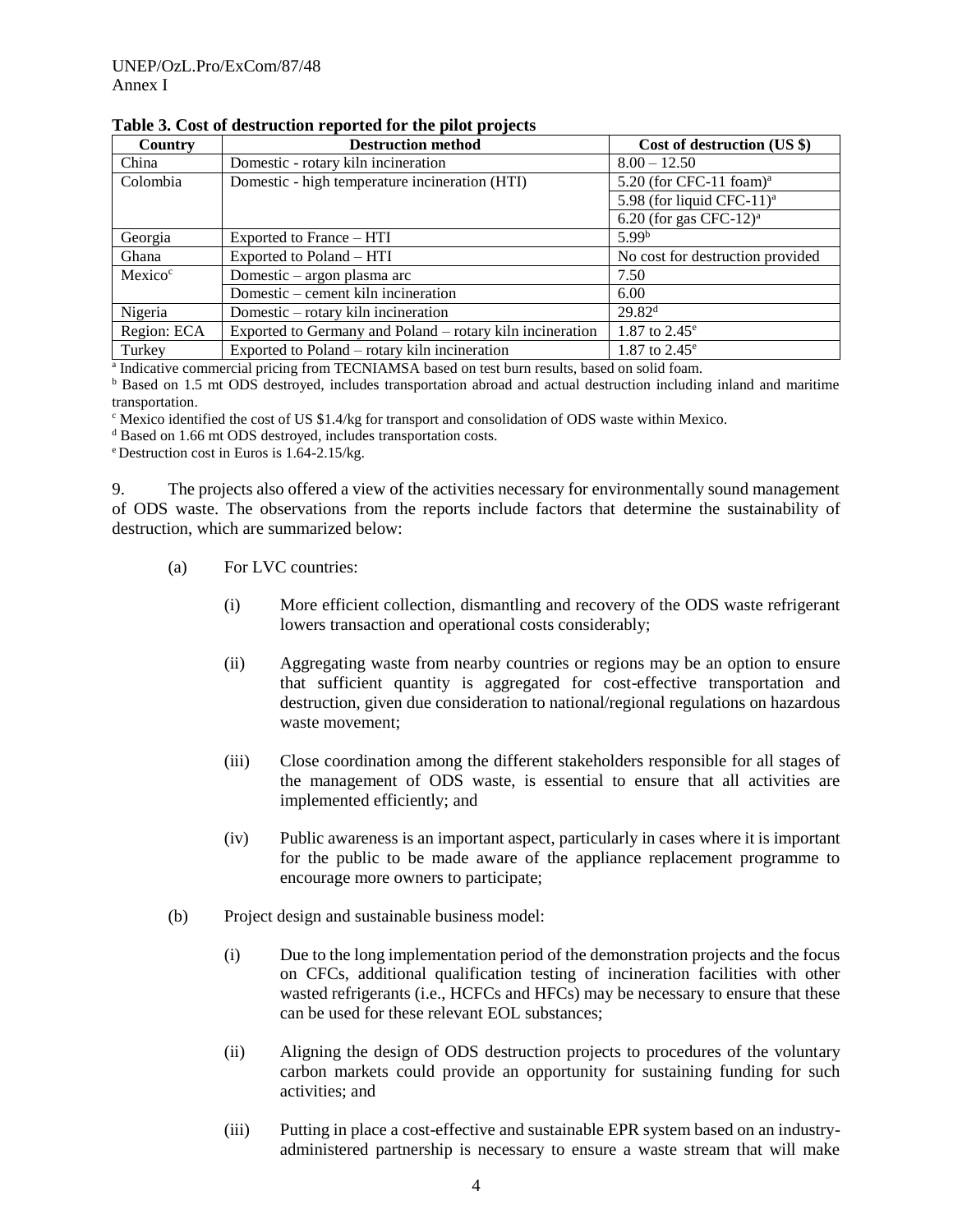destruction efforts profitable and sustainable;

- (c) With regard to synergies with other destruction activities for hazardous chemicals:
	- (i) Co-disposal of ODS waste and other hazardous waste (e.g., POP waste) provides opportunities for economies of scale leading to cost-effective disposal options, especially for those countries with very small ODS waste streams;
	- (ii) Exploring synergies with other multilateral environmental agreements, in particular with those that relate to climate change and chemical management, could be considered;
	- (iii) The requirements of the Basel Convention do not preclude countries from exporting ODS waste for destruction in line with the requirements of that Convention; and
	- (iv) Integrating ODS disposal issues within the national strategy of waste management linked with other aspects, such as energy efficiency, offers prospects for a sustainable ODS waste stream from replaced EOL equipment.

# **Summary of country reports for completed ODS disposal projects.**

10. A summary of the information presented in the 11 reports received are presented in detail below.

China: Final report on the pilot demonstration project on ODS waste management and disposal (Government of Japan and UNIDO)

11. The objective of the pilot demonstration project is to explore treatment to the collected ODS wastes, set up a sustainable model for ODS wastes destruction, and the disposal of 192.0 metric tonnes (mt) of ODS wastes, particularly CFC banks.

12. The Regulation on ODS Management, which became effective in June 2010, is the basis for ODS recycling. It stipulates *inter alia* that enterprises specialized in the servicing and scrapping of refrigeration equipment, refrigeration and fire-extinguishing systems that contain ODS, shall be recorded under the local environmental protection bureaus (EPBs) and shall collect, recycle the ODS or transfer them to enterprises specialized in their collection, recycling and destruction to give proper treatment to ODS.

13. The project had provided for local EPBs to undertake verification activities such as on-site visits, and collect information on ODS recycling enterprises, destruction procedures applied and related cost; and record ODS recycling equipment and its operational status. The verification of some large refrigeration servicing facilities found that this sector only uses HCFCs (i.e., there are no CFCs for disposal).

14. The total amount of CFCs destroyed amounted to 194.793 mt, consisting of 11.788 mt of CFC refrigerants, 172.005 mt CFC in foam wastes and 11 mt of CFC-11 used as a blowing agent. All the collected wastes were incinerated using rotary kilns. The disposal cost for ODS-related foam wastes and refrigerants comprised direct and indirect costs. Direct costs included those related to energy including electricity and gas, water and other materials for flue gas treatment and testing. Indirect costs included shared investment of fixed asset, overheads, management and others (e.g., taxes). Although the costs vary among provinces, the average cost of destruction ranged from US \$8.00/kg to US \$12.50/kg.

15. The demonstration project has validated that the rotary kiln technology is efficient for the destruction of CFC-12, CFC-11 and CFC-11-based foams although the cost of operation is relatively high. Optimization of the destruction process is recommended in order to improve efficiency and reduce cost. While there are hazardous wastes disposal facilities available in some provinces, these are operating at full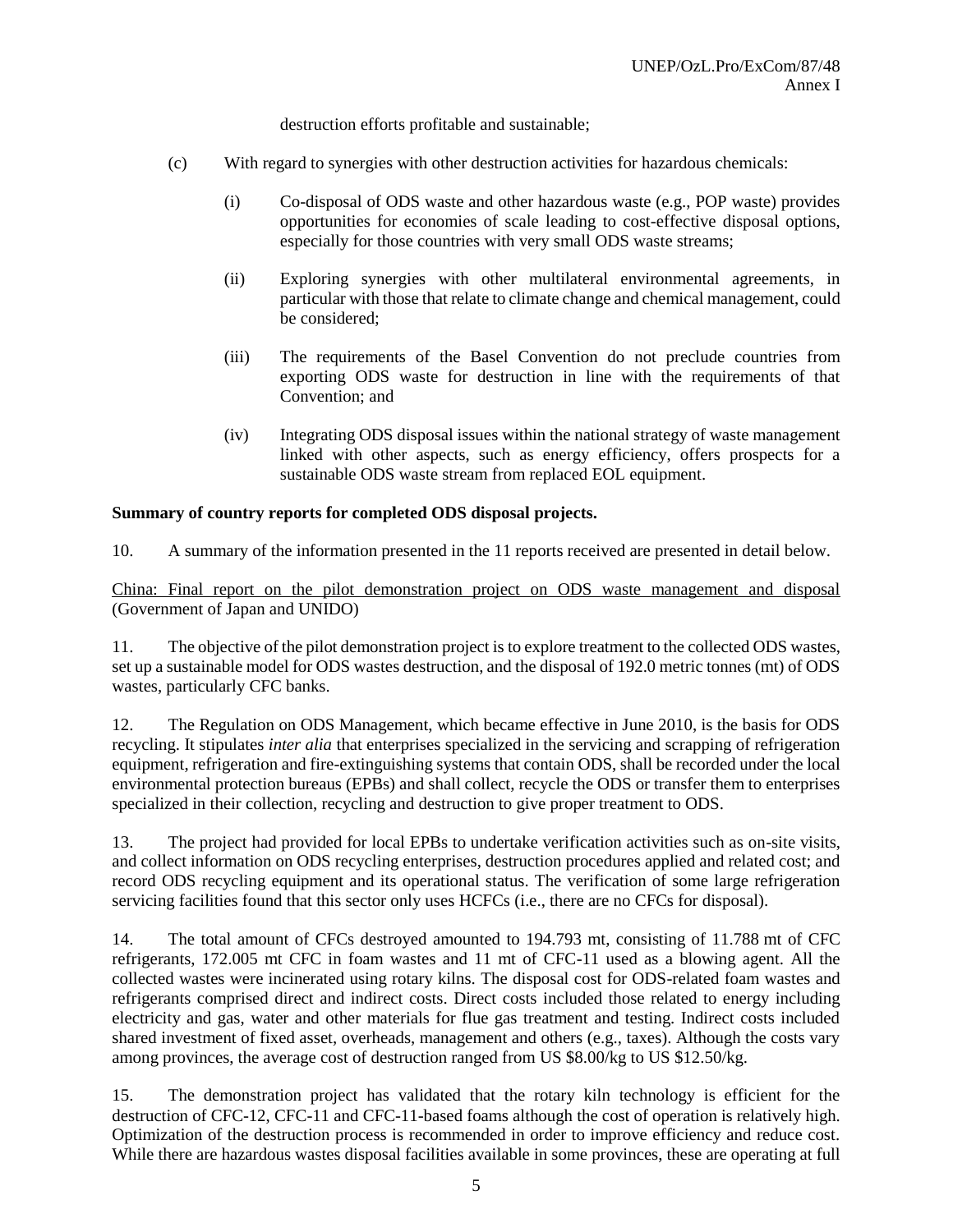capacity dealing with other solid wastes. Considering the potential ODS waste coming from HCFCs and HFC-based products in the coming years, additional disposal facilities may need to be established in future.

Colombia: Final report on the demonstration project on end-of-life ODS management and destruction (UNDP)

16. The objective of the pilot project is to demonstrate a sustainable approach for ODS waste management from collection to destruction, by strengthening destruction capabilities of domestic facilities integrating them into broader hazardous waste, and energy efficiency initiatives. It proposed to address the disposal of 114 mt of ODS wastes for destruction; put in place measures to support the sustainability of the project taking into account ODS wastes that will be collected through the refrigeration servicing sector, and supported by policy initiatives now being implemented.

17. The ODS waste disposal project was implemented within a broader national policy framework of an integrated approach to hazardous waste management, energy efficiency, management of greenhouse gas emissions and the commitment to meeting the obligations under the Montreal Protocol. This included a priority attached to the environmentally sound management of end-of-life ODS as a result of national policy initiatives in the areas of refrigeration and air-conditioning. It was also supported by a sustainable Extended Producer Responsibility Programme that started in 2013, which progressed from a voluntary pilot phase to a mandatory system.

18. The demonstration test burn work showed that a domestic capability is qualified in principle, for the destruction of ODS, specifically CFC-11 and HCFC-141b-based foam and CFC-11 and CFC-12 chemicals up to established limits of chlorine feed content. While the destruction facility met the destruction efficiency requirements, there were limitations related to air emissions, particularly acid gases (hydrochloric acid (HCl) and hydrogen fluoride (HF)) that limit chlorine and fluorine content of the feed, impacting the productivity and cost-effectiveness of the destruction tests. The cost-effectiveness for destruction of CFC-11 and CFC-12 chemicals was estimated at half the cost-effectiveness specified by the Multilateral Fund (i.e., US \$13.20/kg). However, for the destruction of foam, the cost-effectiveness was estimated at approximately four times the threshold and, therefore, not affordable. Based on this, the current option is either the use of an electric arc furnace steelmaking plant processing intact refrigerator cabinet and doors, or a commercial cement kiln to destroy foam and potentially ODS refrigerant. Depending on the option selected, overall cost estimates range from US \$6.40 to US \$12.30 per refrigerator.

Georgia: Pilot demonstration project for ODS waste management and disposal (UNDP)

19. The objective of the pilot project for Georgia was to demonstrate how barriers to destruction and management of unwanted ODS can be overcome through synergies between ODS waste and persistent organic pollutants (POPs) stockpiles, and the disposal of 2.13 tonnes of unwanted ODS wastes that had already been collected and were temporarily stored in facilities in the country.

20. The final report focused on the activities done jointly by the focal areas, where both waste streams were co-disposed in a cost-effective manner. Terms of reference and a tender document were prepared for the co-disposal process to identify a waste sub-contractor that could collect, aggregate, pack and transport the obsolete POPs and the ODS waste to a destruction facility in France. The policy framework on hazardous waste management was reviewed to consider both ODS and POPs wastes in a comprehensive manner.

21. One key factor to the project's success was the close coordination between two separately funded activities, with the support of the Government. Joint project management through one consolidated tender, one sub-contractor and one process followed for waste export permitting procedures resulted in overall savings. In addition, having smaller waste streams, ODS waste disposal will in future continue to benefit from joint export with POPs waste, where under the Stockholm Convention it is a national obligation to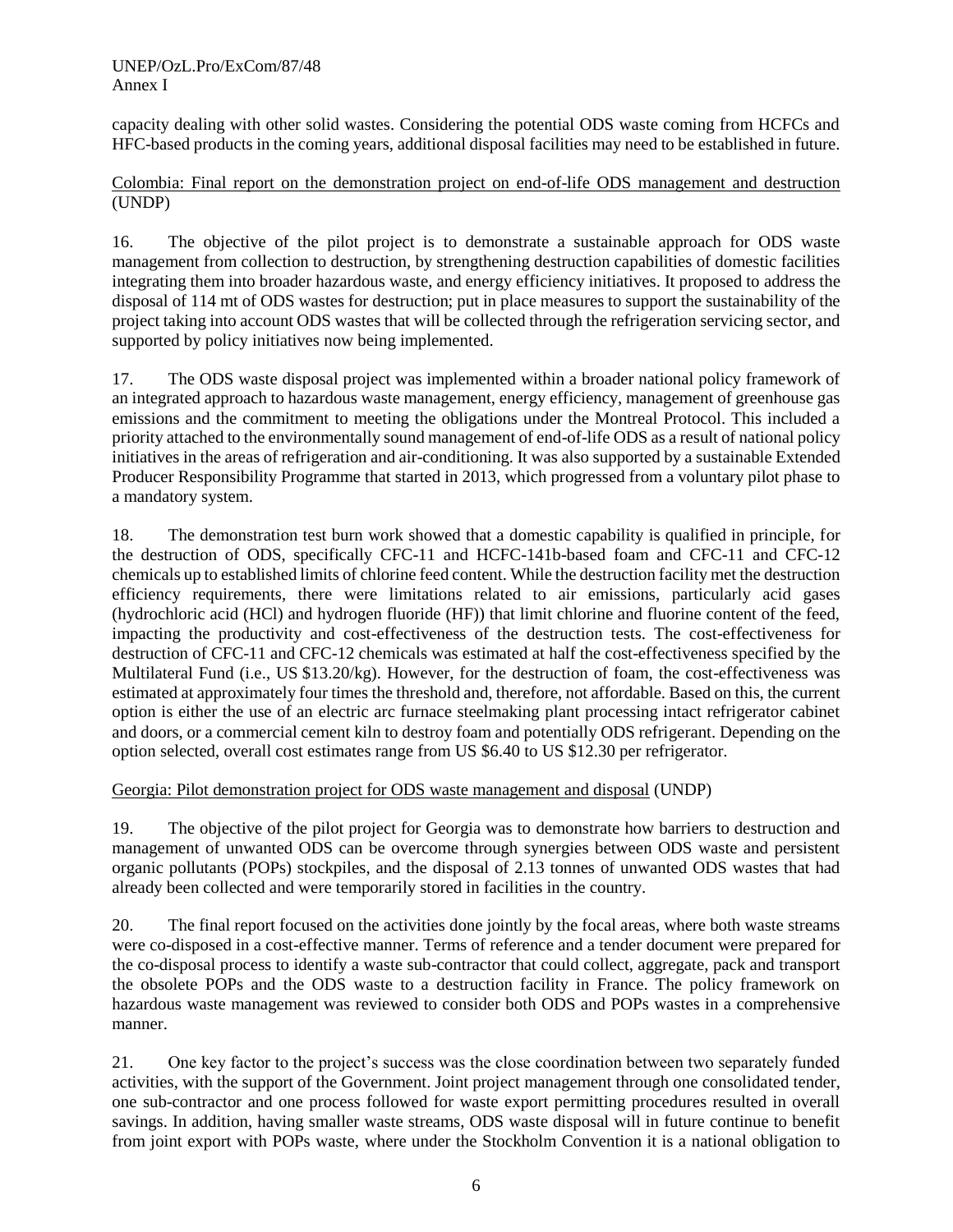destroy such hazardous waste. Experience showed that implementation of such joint projects takes longer time for preparation and identification of companies with expertise of both wastes. This project allowed for such a system to be put in place.

22. The project resulted in the disposal of 1.2 mt of waste ODS, an amount lower than what had been originally targeted. This was due to deterioration of the tanks where CFCs were stored which may have resulted in gas leakage. The project identified all sources of ODS waste in the country; supported by legislation, such collection would continue in future.

23. With regard to the sustainability of the project, Georgia is currently in the process of establishing a National Environmental Fund to include funds collected from penalties associated with illegal ODS trade. This fund may thus be used for additional exports of ODS waste in the future.

#### Ghana: Pilot demonstration project for ODS waste management and disposal (UNDP)

24. The project for Ghana proposed to dispose 8.8 tonnes of CFC-12 that had already been collected and were ready for destruction, and to put in place measures to support the sustainability of the project by considering other potential ODS waste that could be collected nationally under a project on energy efficiency (EE) funded by the Global Environment Facility (GEF).

25. The final report provided details on project implementation, the set-up of the operations in particular the synergy between the pilot demonstration project and the GEF-funded project, procurement of equipment (e.g., portable recovery machines from Germany, laboratory equipment, refrigerant identifiers, refrigerant cylinders), and the results of the destruction process. It indicated that a total of 1.2 mt of CFCs and 5.2 mt of methyl bromide were destroyed through a facility in Poland (Veolia), and an additional 1 mt of CFC was exported for destruction at a facility in the United States of America (Tradewater). Thus, the total ODS waste destroyed amounted to 7.4 mt.

26. Some of the challenges faced during implementation included: difficulties in aggregating wastes in sufficient amount for a cost-effective destruction; instability of the carbon markets which was seen as a driver for the interest in export for destruction; internal process of getting clearances for exporting a mixture of waste to Poland and the United States of America (i.e., persistent organic pollutants (POPs), polychlorinated biphenyl (PCBs) and ODS); and addressing stocks of collected foam containing CFC-11 and its destruction.

27. One main lesson learned from the project was the importance of cooperation between projects of complementary nature, in this case the GEF-funded appliance replacement and rebate scheme and the pilot waste destruction project funded by the Multilateral Fund. While the approach was complex, combining these waste streams provided a cost-effective solution for destruction, saving on transport and destruction costs. This has also led to collaboration between Ghana's Energy Commission and Environmental Protection Agency, the two agencies responsible for the GEF and Multilateral Fund projects, respectively.

## Mexico: Final report on the demonstration project for disposal of unwanted ODS (UNIDO)

28. The objective of the pilot demonstration project for Mexico was the disposal of the 166.7 metric tonnes (mt) of CFC-12 from old refrigerators and air-conditioners, and 7.0 mt from chillers. The demonstration project destroyed 113.0 mt of unwanted CFC-12.

29. In addition to ozone and climate benefits, the project encouraged the first Mexican facilities to obtain licenses to incinerate and co-process ODS waste, and proved the feasibility of ODS destruction using two different technologies: argon plasma arc and cement kiln. Mexico has two companies with the necessary authorizations from the Government, which were issued after satisfying relevant safety and environmental standards associated with ODS destruction.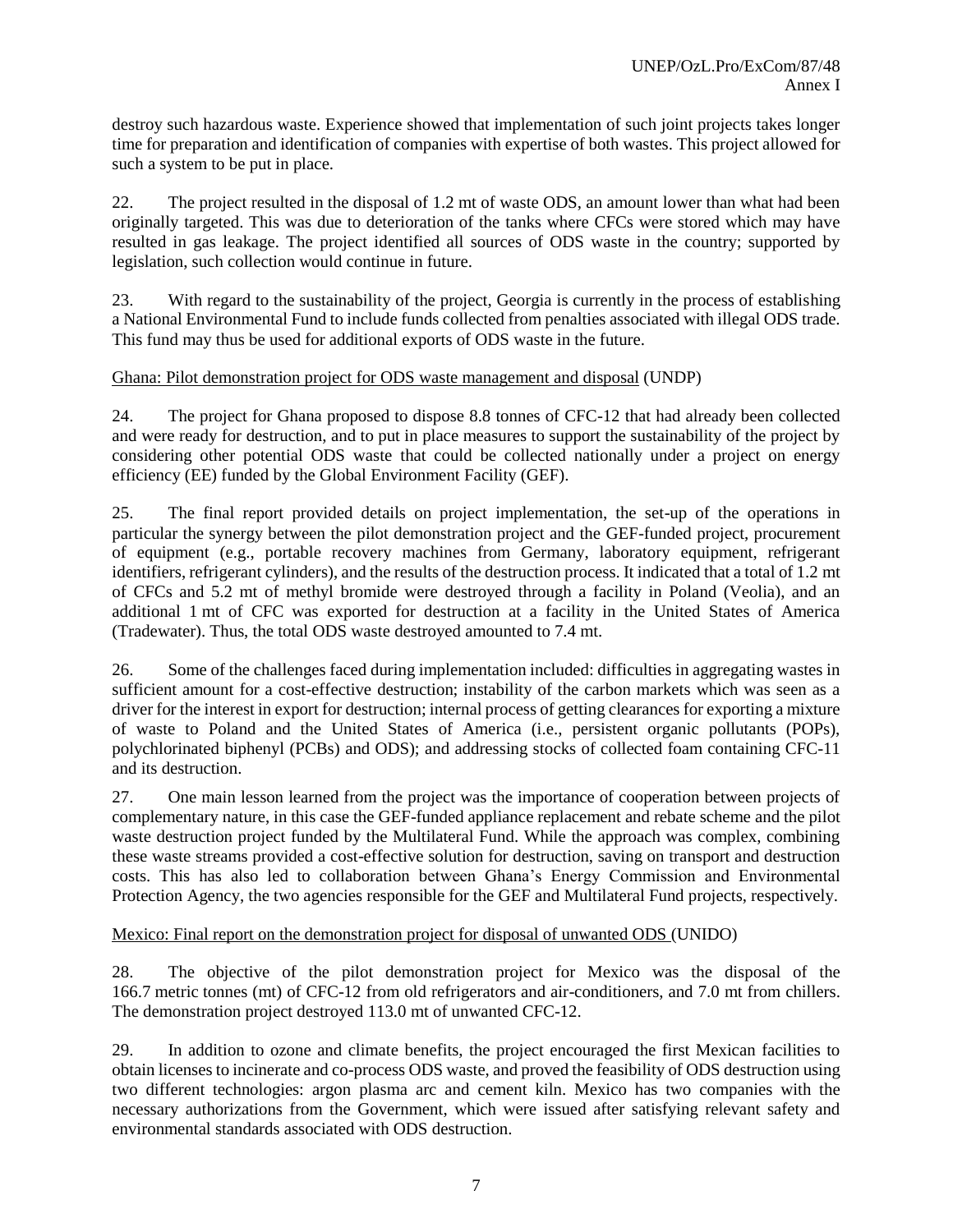l

30. The final report provides details on the phased implementation of the project. Preliminary activities consisted of training and recovery equipment endowment to home appliances replacement programme (HARP) centres, monitoring, reporting and verification (MRV) system design, awareness workshop, and implementation of ODS destruction pilot tests and licensing approval for two Mexican companies. Aggregation and consolidation of ODS banks were achieved and approximately 74.0 mt of unwanted CFC-12 banks were destroyed in the argon plasma; and an additional 39.0 mt were destroyed between 2016 and 2017. The cost-effectiveness based on implementation ranged from US \$8.0/kg to US \$9.20/kg.

31. The report states that the argon plasma arc is a cutting-edge destruction technology and is the cleanest; however, its limitation is the high cost. Cement kiln proved to be the most cost-effective ODS destruction technology, noting that the cement manufacturing industry in Mexico has a long experience in handling hazardous waste, other than ODS. Project lessons are provided in the final report.

# Nepal: Pilot demonstration project for ODS waste management and disposal (UNEP)

32. The project for Nepal was approved by the Executive Committee at the 59<sup>th</sup> meeting to allow Nepal to explore two options for destroying a small amount of unwanted ODS that had been collected and stored through the national ozone unit. This ODS could not be sold in the market as it had been brought in above the country's allowable CFC consumption and was considered unwanted. As Nepal had a restriction for ODS re-export, the country had no option but to explore destruction possibilities.

33. The selected approach that the destruction project used was to export the ODS for destruction to the United States of America. This was done through a broker, EOS Climate, who organised the transfer to a licensed facility for destruction. UNEP reported that the shipment reached the United States of America in November 2012, and subsequently has been reported as destroyed as of February 2013. The amount of ODS handled in this project was 10 ODP tonnes  $(107,000 \text{ CO}_2$ -equivalent tonnes).

34. In March 2013, the Nepal project was submitted to the Climate Action Reserve (CAR). This has subsequently been listed in CAR with a reserve project identification number of CAR955. Upon further verification with the CAR website, the Secretariat noted the project has now changed status with CAR as registered, as of 24 May 2013. It has met final verification requirements of the CAR, and Climate Reserve Tonne (CRTs) may now be issued.<sup>8</sup>

35. In summarizing the demonstration value of the Nepal project, this provided an opportunity to link ODS destruction to the carbon market and explore the possibility of other financial mechanisms to support ODS destruction activities. The project's registration with the CAR is a good example for other countries who are pursuing this track for their ODS disposal projects. It also reported that one of the challenges that was faced during project implementation was the lengthy process to get approval for the export of the ODS to the United States of America, because of the legal impediments that required Parliamentary clearance.

# Nigeria: Final report on the pilot demonstration project for disposal of unwanted ODS (UNIDO)

36. The objective of the pilot project is to demonstrate a sustainable business model for ODS waste management from collection to disposal using Multilateral Fund assistance as seed money to destroy current

<sup>&</sup>lt;sup>8</sup> Project developers submit a project by uploading the necessary forms and supporting documents to the Climate Action Reserve online software. The Reserve staff pre-screen projects for eligibility. Eligible projects are posted on the Reserve site with a status of "listed." The next step is verification by an independent, accredited verification body. Once completed, Reserve staff review the verification documentation, and if the project passes this final review process, it is labeled "registered" and CRTs are issued. Project developers submit a project by uploading the necessary forms and supporting documents to the Reserve online software. The Reserve staff pre-screen projects for eligibility. Eligible projects are posted on the Reserve site with a status of "listed." The next step is verification by an independent, accredited verification body. Once completed, Reserve staff review the verification documentation, and if the project passes this final review process, it is labeled "registered" and CRTs are issued.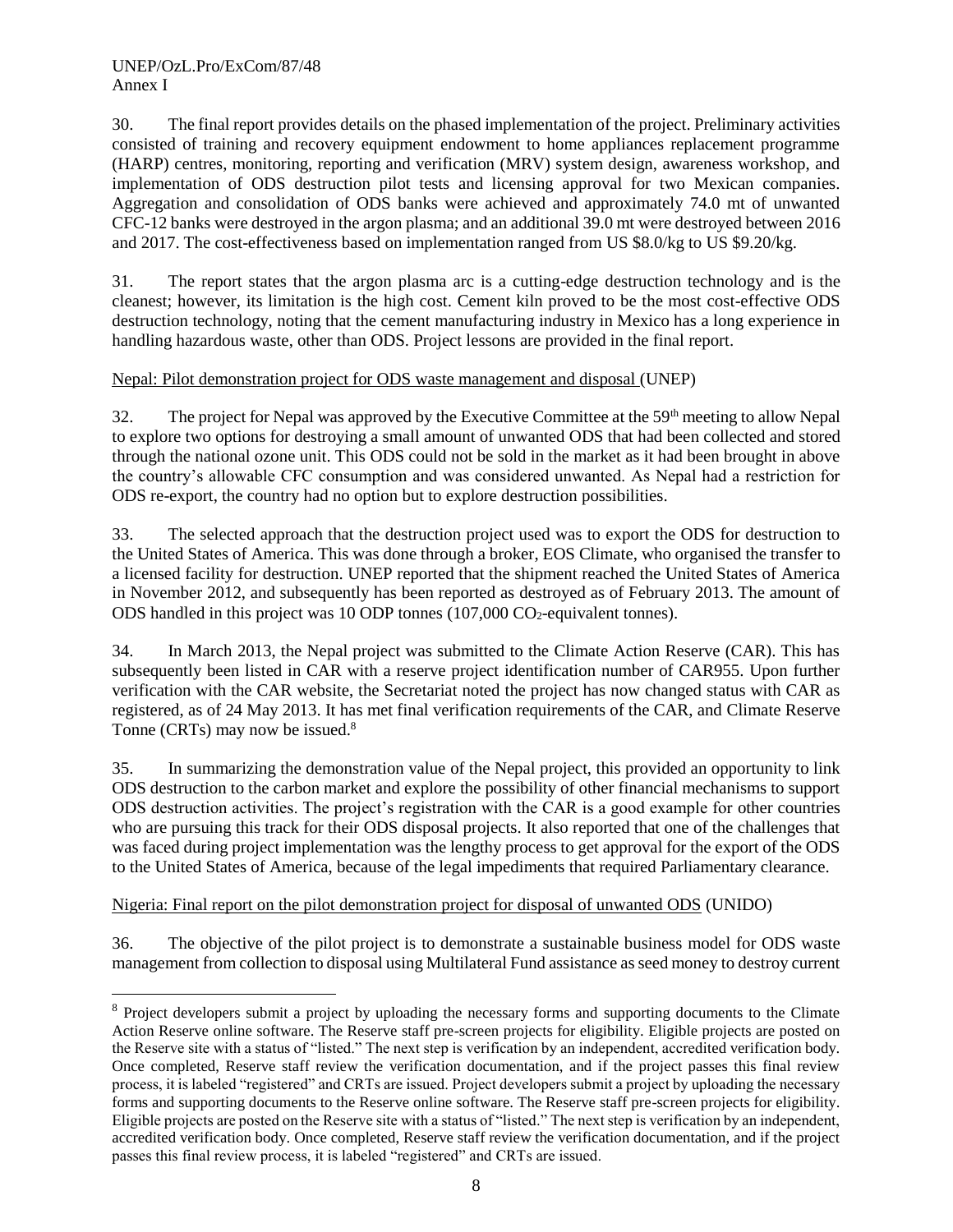stock of unwanted ODS and generate carbon credits. These credits would be used to establish an Appliance Replacement Programme (for the replacement of existing domestic refrigerators and air-conditioners with more energy efficient ones), to sustain the current recovery and collection system for ODS, with the view to incorporate other refrigerants in the future. The project intended to destroy future ODS wastes through local incineration facilities whose capacity would be developed through the revenues generated from these carbon credits. The expected output from this project was the destruction of 84.0 mt of CFC-12 which had been reported as already collected during the project preparation from industrial sources, particularly from oil refineries.

37. An inception workshop took place in November 2013, with participation from government agencies, servicing companies, waste management companies and end-users. A local contractor was hired to aggregate ODS wastes in the country; a training workshop was provided to technicians on safe collection, transportation and storage of ODS wastes including testing, correct labelling and documentation procedures; and a capacity building workshop for ODS collection and aggregation was held in June 2014. Companies and end-users that were identified during the preparatory phase were contacted to enquire about their stocks of ODS. However, stocks of ODS reported in most cases were not found. The total ODS collected amounted to only 1.66 mt of CFC-12. The collection activities were halted as no new stocks of CFC-12 were found and new inquiries repeatedly turned out to be halons (which are stored in Government agencies).

38. The revised ODS Regulations (2016) makes provisions for mandatory destruction of wastes, guidelines for destruction facilities including emission limits, and extends responsibility of end-of-life waste equipment to producers/suppliers. Extended Producer Responsibility regulations are now in place for the electronic/electrical sectors; thus, for new refrigerators, future recovery of refrigerants at their end-of-life should be the responsibility of the private sector. Training sessions on e-waste collection and management were carried out.

39. Officials from the Ministry of Environment and UNIDO inspected four disposal facilities and invited two of them to bid for the disposal of CFCs. The company selected has a proven track record of hazardous waste management for multinational companies and experience of managing CFC wastes specifically from collection to recycling. The collected stocks of CFC waste were tested for purity at the storage facility before loading, and transported to the destruction facility in Port Harcourt, Nigeria. The destruction process employed by the contracted facility is a rotary kiln incineration.

40. Of the total funds approved of US \$911,724, only US \$253,965 has been disbursed. Based on these disbursement, the actual cost of destruction for this project was US \$153/kg of ODS waste. The financial report will be updated once destruction is complete and all outstanding payments are made. The balance of funds will be returned to the  $82<sup>nd</sup>$  meeting.

## Indonesia and the Philippines: Final reports of ODS disposal projects (World Bank)

41. At the 57th meeting, the Executive Committee approved funds for the preparation of pilot demonstration projects for ODS waste management and disposal for Indonesia and the Philippines. At that meeting, the World Bank had indicated that these funds would be used to generate data and experience on management and financing modalities, and would examine opportunities to leverage co-financing.

42. The World Bank submitted final reports containing material describing the current ODS waste inventories for Indonesia and the Philippines, information on how to do inventories and data collection, guidance on the management of unwanted ODS, financing options for destroying unwanted ODS including information about available markets, cost considerations and market prices. The reports also contain specific options for each country, an evaluation of these options, and the next steps that would be needed for implementation.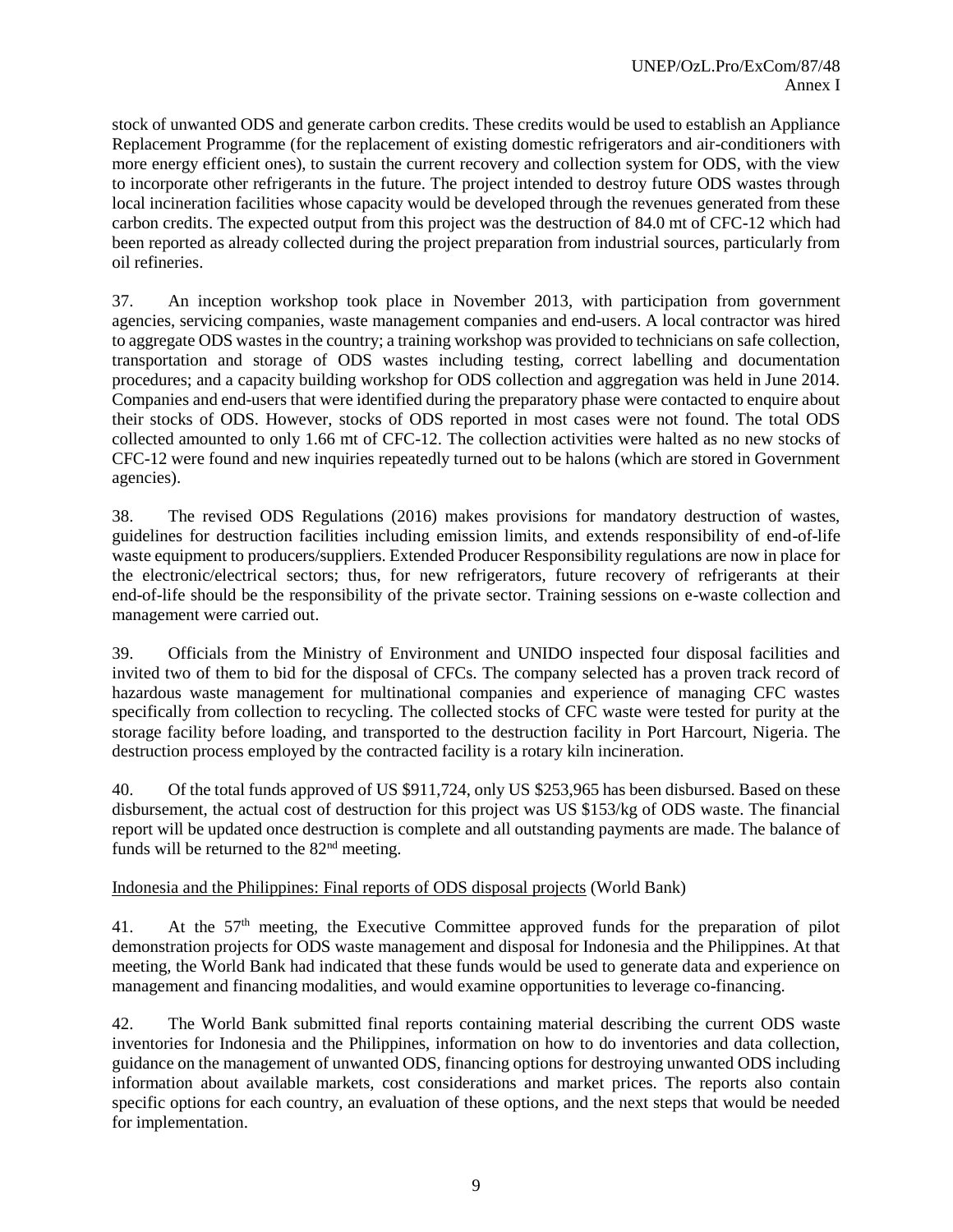# Turkey: Final report on the demonstration project for disposal of unwanted ODS (UNIDO)

43. The objective of the project was to establish a sustainable and integrated business model for an efficient waste management system of ODSs, through institutional measures that will organize the existing recovery and collection systems in the country into an integrated and efficient collection validation and valuation system.

44. Turkey had already collected some ODS wastes through Government-authorized recovery and reclamation centres established in three cities, Ankara (TUHAB), Istanbul (ISISO) and Izmir (ESSIAD); the expected amount of ODS wastes to be destroyed was 103.72 mt of CFC-12. However, during implementation, it was found that the ODS wastes available were in many cases mixtures of all types of refrigerants and the actual amount available for destruction was 9.162 mt of CFC-12.

45. The project had envisaged exporting the ODS waste to the United States of America for destruction; however, the absence of expected revenue from carbon markets, and the very small amounts of ODS wastes to be destroyed led to a redesign of the disposal strategy. It was decided to destroy the collected waste in Europe through an international bidding process.

46. In order to be more cost-effective, the ODS wastes from Turkey was combined with that of ODS waste from Montenegro; the latter was part of the regional demonstration project for ODS waste disposal pilot project for the Europe and Central Asia (ECA) region also funded by the Multilateral Fund. Other activities such as sharing of lessons learned, awareness raising were also done in close cooperation with the ECA region.

47. The project resulted in the destruction of 9.162 mt of CFC-12, reported an expenditure of US \$598,345 out of the approved US \$1,076,250 (plus agency support costs), resulting in a cost-effectiveness of US \$65/kg of ODS wastes destroyed.

# ECA region: Demonstration of a regional strategy for ODS waste management and disposal (UNIDO)

48. The objective of the pilot demonstration project for three countries – Bosnia and Herzegovina, Croatia and Montenegro in the ECA – was to evaluate a regional approach for ODS waste disposal in terms of cost-effectiveness and sustainability, particularly in LVC countries that do not have their own ODS destruction facilities.

49. The project aimed at destroying 29.07 mt of ODS waste from the three countries. It collected mainly CFCs, HCFCs and small amounts of HFCs. A total of 41.37 mt of waste were destroyed, including 32.79 mt of ODS waste. It was not feasible to separate ODS waste from non-ODS waste, meaning that all collected quantities were destroyed under the project. The cost-effectiveness of the project was US \$8.01/kg calculated based only on the portion of ODS waste destroyed, exceeding the expected cost-effectiveness of US \$12.02/kg. Therefore, the overall cost estimate of the project is US \$262,622, and any balances will be returned to the Multilateral Fund after financial completion of the project.

50. The final report highlights that both legislation and institutional arrangements of the beneficiary countries did not support the aggregation of ODS waste at the regional level, synchronization of the shipments from different countries, and synergies with persistent organic pollutants (POPs) destruction.

51. The project facilitated the establishment of the Regional Cooperation Forum (RCF) as a communication platform that provided, *inter alia*, a list of equipment and tools that are necessary for proper aggregation of waste; check list for laboratory analysis of ODS waste; list of eligible destruction facilities in the European Union (EU); and recommendations and lessons learned.